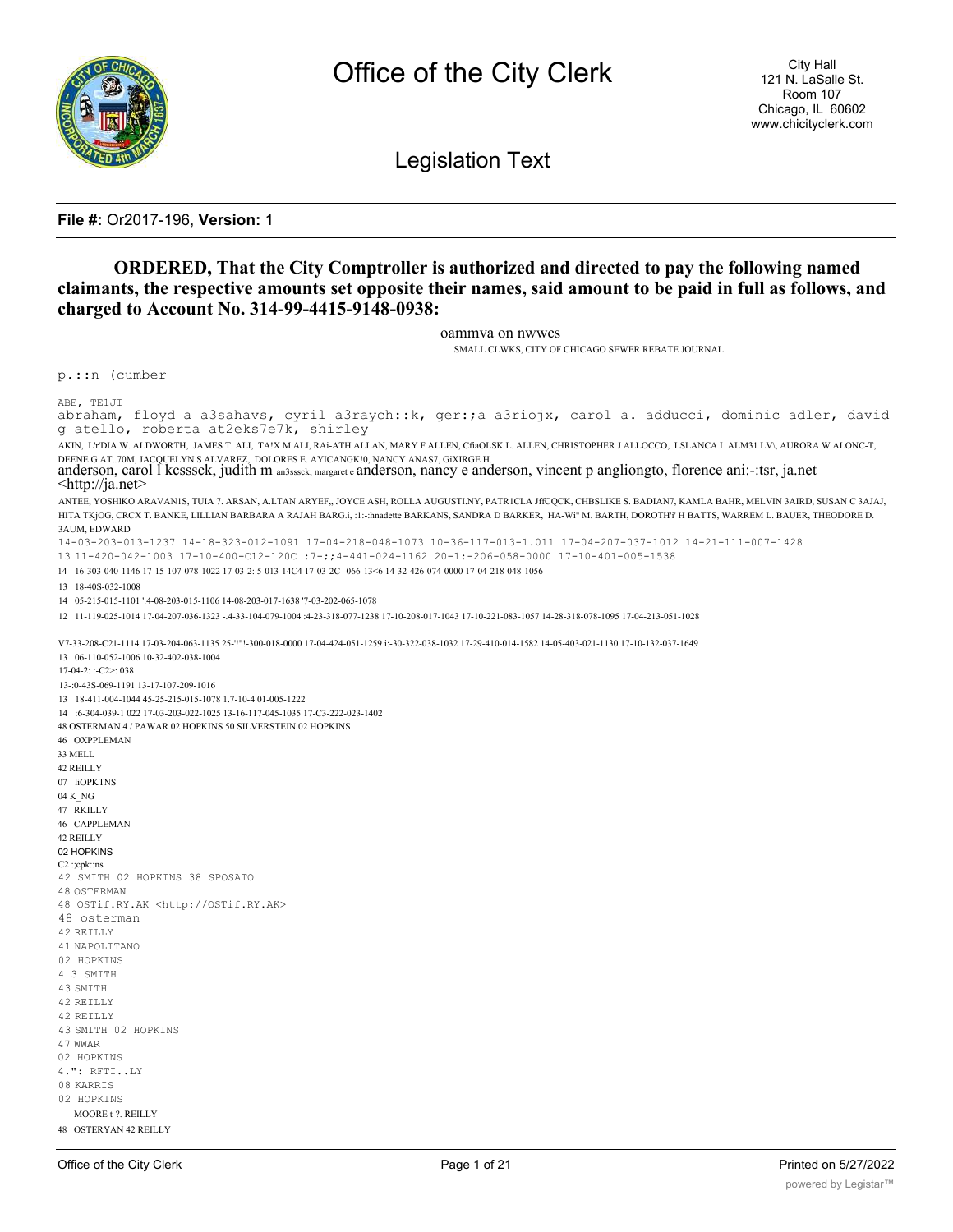4! NAPOLITANO

49 MOORE 02 HOPKINS 38 SPOSATO 3b SPOSATO 38 SPOSATO 48 OSTERMAN 4.2 RIM T.I , Y

46 CAPPLEYAN 02 HOPKINS 4 3 AVRENA

02 hopkins

**43 SMTTH** 

50.00 50.00 50.00 50.00 50.00 50.00 50.00 50.00 30.00 30.00 50.00 50.00 50.00 30.00 50.00 50.00 50.00 50.00 50.00 50.00 50.00 50.00 50.00 50.00 50.00 50.00 30.00 50.00 50.00 50.00 50.00 50.00 50.00 50.00 50.00 50.00 50.00 50.00 50.00 50.00 30.00 30.00 30.00 50.00 50.00 50.00 30.00 50.00 50.00 50.00 50.00

COMMITTEE ON F INANCE SMALL CLA7JMS, CITY Oi" CHICAGO SEWER REBATE JOURNAL

#### pin number

3ECK, ANNE M BECKER, CHARLES E BECKER, MICHAEL A B3CXMBN, GARY P BEDELLA, ALIRE:) J BEI2ER, l'IARLYS A BEISER, ELIZABETH R BENAS, TOBEY I., BENSON, RUTH A 3ERGER, ELIZABETH J 3ERGER, JOAN 1 BERGER, STEPHAN 3ERGEIELD, IARBARA BERGSTROM, GEORGE F 3ERKSON, DAVID M. 3ERLAND, ROBERTA BERLIN, 303 A. BERNSTEIN, SUSAN BERRY, EUGEN', A E, 3ERSTELL, GERALD EINALBER, RICARDO D BISHOP, BEVERI ,Y BLAHO, ELEANOR A, BLANC, SUSAN E BLANEY, ROSE BLATNICK, FRANK A BLOCH, SHELLY BLOMMAERT, LEROY BLOOM, PETER BLUM, 3ETT<sup>V</sup> J

#### bljxen-ha:, ton c blumstein, ri :a boat eng, jake

OOBICH, JOSEPH BOCK, EDWARD JaODEK, HANS 302AARD, CARL 303ACH, IARISA BOLTON, CHARLES M I30NIECKI, JOSEPH M. BOOK, CASSANDRA L 303KIE, LILLIAN L BOOTH, FRANCES L BORKOVICH, MiLLIE K. 30RLEFF, JANICE 30THUN, ROGER BOTT, JVWtS R BOUCHSR, CHRISTINE I-30ULIS, PAUL S 30U«IN, JANET X. BOWERS, MARY M 14-1 6-300-032-'; 222 17-03-201-076-1002 17-03-221-004-0000 17-03-227-020-1013 14-15-407-037-1005 17-04-213-051-1034 17-03-214-014-1171 17-03-200-063-1012 14-13-323-012-1048 14-18-323-012-1048 14-18-323-012-1054 17-02-214-014-:: 085

17-03-107-019-1069 17-10-309-015-1825 17-03-040-200-IC60 14-28-200-004-1126 17-10-202-063-1008 14-21-101-035-11-89 25-11-300-020-0000 14-28-308-022-1136 14-03-407-015-1062 20-12-100-03-1025 13 18-411-006-1005 42-11-100-200-1471 20-1y-100-003-1262 ".4-05-211-021-1125 17-04-207-087-1292

14 08-203-063-1003 14-28-103-055-1018 17-03-281-203-1030 17-10-401-014-1246 14-23-318-064-0000 14-16-800-032-1028 14-28-200-004-1136 17-04-211-033-1057 14-28-320-030-1029 11-30-322-038-1034  $:4-7i-106-0$ ; 7-0000

:. 3-06-1 10-032-1041 17-03-114-003-1060 17-10-208-020-1324

13 02-300-009-1038 20-12-100-003-152":

14 18-323-012-1037 17-10-401-005-1437 '.4-21 -1 11-007-1623 14-18-323-012-1014 17-10-200-068-1249 17-03-207-068-1045 14-03-211-021-1043 11-82-200-039-1004

46 CAPPLEMAN 02 HOPKINS 02 HOPKINS 02 HOPKINS

47 PAWAR 07 HOPKINS 02 HOPKINS 02 HOPKINS 47 PAWAR 47 PAWAR 02 HOPKINS 43 SMITH 43 42 43 44 42

SMITH REILLY SMITH TUNNEY REILLY 46 CAPPLFWAK 08 HARRIS

48 OSTERMAN 04 KING 33 SPOSATO 46 CAPPLEMAN" 04 KING 46 OSTERMAN 02 HOPKINS **48 OSTERMAN** 44 THNNEY 43 SMITH 42 RETLLY 43 SMITH 46 CAPPLEMAN 44 TUNNEY 43 SMITH 43 SMITH 49 MOORE **46 CAPPLEMAN** 41 NAPOLITANO 43 SMITH 42 REILLY 39 LAURINO 04 KINC-47 PAWAR 42 REILLY 46 CAPPLEMAN 47 PAWAR 02 HOPKINS 42 RETLLY 43 OSTERMAN 4 9 MOORE 50.00 50.00 30.00 50.00 30.00 30.00 30.00 50.00 50.00 50.00 50.00 50.00 50.00 50.00 50.00 50.00 50.00 50.00 50.00 50.00 50.00 50.00 50.00 50.00 50.00 50.00 50.00 50.00 50.00 50.00 50.00 50.00 50.00 30.00 50.00 50.00 50.00 50.00 30.00 50.00 50.00 50.00 50.00 50.00 50.00 50.00 50.00 50.00 50.00 50.00 50.00 COMMITTEE CN FINANCE SMALL CLAIMS, CITY OF CHICAGO SEWER REBATE JOURNAL PIN NUMBER BOWLES, IOIS P. BOYKINS, PEARLIE M BOYT, SUSAN M BRADER, HE2WIG BRADLEY, LIAINE 3RECHKR, JUL ITT A 3REYMEYER, DLANNE L. 3RODAY, ALDSR1' J 3RCWERS, L WILLIAM BROWN, IXKO'l'liY A

brown, m diane 3ruskt, sqnia 3rzo7.0wski, margaret buchanan, rohert r. 3ucklan3, william c :3u:.ani:!A, mary ann butters, brian e byrne, kathleen she, roger j. 3ystf.dt, jean m

CALKINS ill RUSSELL W CA-3EP.. PHYLLIS CAMINO, CfK-S K CAMPBELL, LEA CAMPBELL, VICTORIA 3 CARLSON, DIETRICH G, CARLSON, PATRICIA R CARONE, GERALDINE CARPENTER, PETER M. CARROLL. NANCY L. CASALS, LUIS CASPER, ERNEST E. CASSIDY, JOSEPH CEJA, JOSEPH N. CHAMWONG, CIWGOC, ETHELWYN S MARILYN T. ENID E CHiaA. :.:ni:a c

CHISH7T, HASAN CHRTSTTANSEN, CA.ROL CHUKSRMAN, FRANCES CHUNG, DONN CIPRIANI, JOHN CLAIRE, MARY CLANCY, MARY E CLARK, LAURINE CLINTON, EDWARD X. CLOUSING, RUSSELL OOAN, RICHARD M. COFcKfiK, GRETCHEK

20-12-100-003-1190 14-03-408-035-0000 14-07-422-051-1004 14-18-323-012-1079 14-06-213-014-0000 14-05-211-021-1045 14-33-400-042-1044 14-28-206-005-1187 14-16-304-039-1226 14-05-409-026-1005 14-21-106-032-1039

10 36-118-005-1069 20-12-100-003-1053 14-33-304-049-1001 17-03-214-014-1166 17-10-200-065-1065 17-04-424-051-1134 14-08-301-043-1004 14-28-202-017-1064 14-29-310-048-1001 17-03-213-020-1035 17-03-228-024-1035 17-03-208-021-1116 17-04-209-044-1043 20-11-206  $-027 - 0000$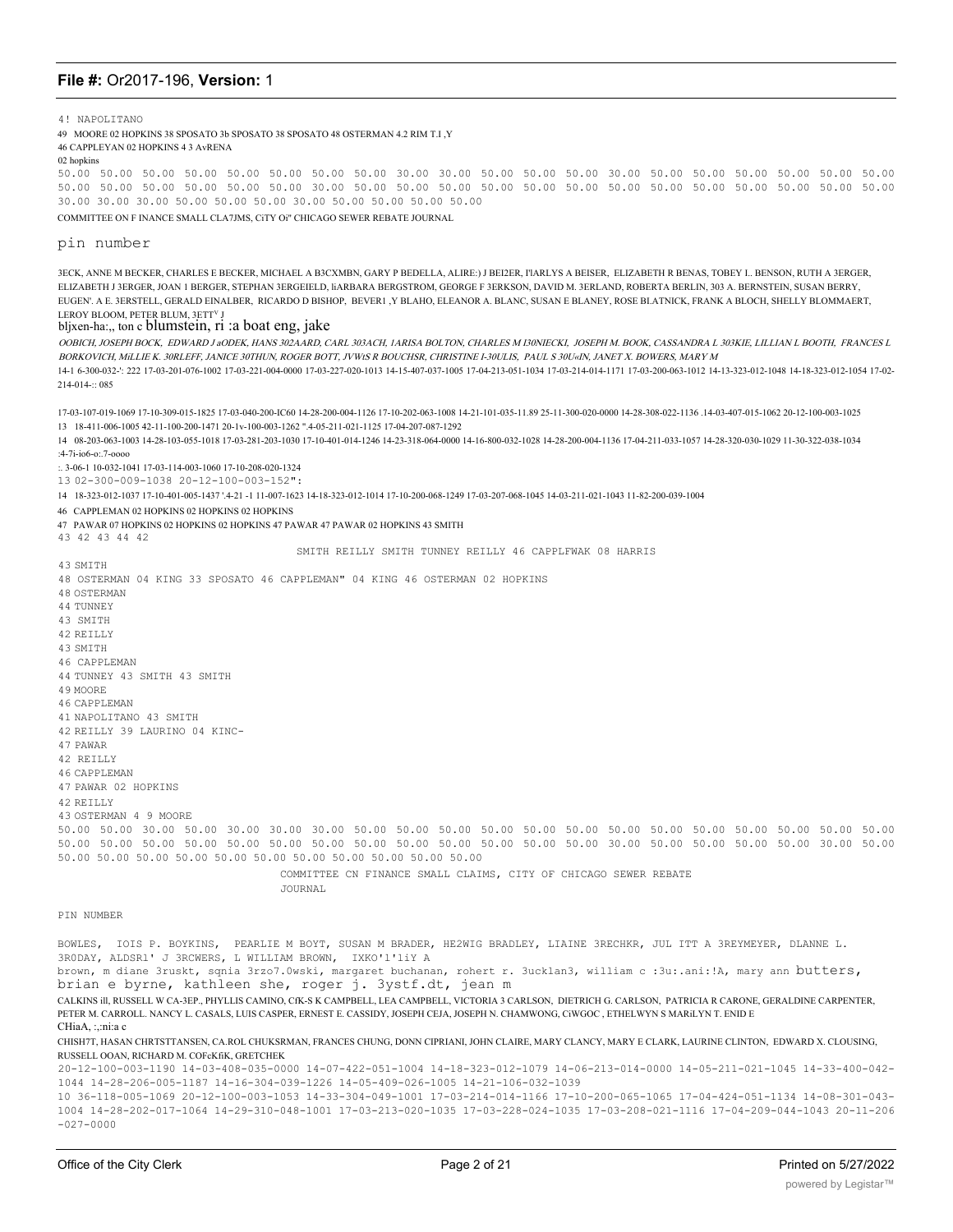11 32-109-011-0000 14-21-111-007-1008 17-03-228-032-1169 14-21-101-035-1236 13 06-110-051-1016 14 16-301-041-1101 17-22-110-114-1025 17-10-401-005-1733 17-16-419-004-1034 20-12-100-003-1447 14-05-2I5-C17-I081 14-21-305-030-1096 17-1.0-401-005-1001 10 36-118-003-1006 14-28-322-018-0000 14-28-207-004-1609 17-10-202-063-1146 11 31-112-033-1006 17-03-214-014-1147 17-03-220-020-1182 14-18-323-01.2-1059 17-03-203-021-1104 17-09-444-024-1101 17-15-307-036 -1212 1.7-04-207-067-1 593 04 KING 48 OSTERMAN 47 47 40 O'CONNOR 48 OSTERMAN 43 SMITH 44 TUNNEY 46 CA<sup>j</sup>PLI-MAN 48 OS'lERKAN 46 CAPPLEMAN 50 SILVERSTEIN 04 KING 43 SMITH 02 HOPKINS 02 HOPKINS 02 HOPKINS 43 SMITH 44 TUNNEY 43 SMTTH 02 HOPKINS 02 HOPKINS 02 HOPKINS 02 HOPKINS 04 KING 49 MCORE 46 CAPPLEMAN 39 :AJRl.MO 02 HOPKINS 46 CAPPLEMAN 41 NAPOLITANO 46 CAPPLEMAN 02 HOPKINS 42 REILLY 04 KING 04 KING 48 OSTERMAN 46 CAPPLEMAN 42 REILLY 50 SILVERSTEIN 43 SMITH 44 TUNNEY 42 RFTLI.Y 49 MOORE 02 HOPKTNS 02 iOPKiNS 47 PAWAR 02 HOPKINS 42 REILLY 02 HOPKINS 02 HOPKINS 50.00 50.00 50.00 50.00 50.00 50.00 50.00 50.00 50.00

50.00 50.00 50.00 50.00 50.00 50.00 50.00 50.00 50.00 50.00 50.00 50.00 50.00 50.00 50.00 50.00 50.00 50.00 50.00 50.00 50.00 50.00 50.00 50.00 50.00 50.00 50.00 50.00 50.00 50.00 50.00 50.00 50.00 50.00 50.00 50.00 50.00 50.00 50.00 50.00 50.03

#### ooMMiTna: on finwck

SMALL CLAIMS, CITY OF CHICAGO SEWS?, REBATE JOURNAL

#### PIN NUMBER

COHEN, DAVID COHEN, LOUiS COHEN, LYNN A COHEN, STEPHEN Z. COHRA.N, ERMA 0. COLE, JEFFREY COLEMAN, OERALDINE 2 COLEMAN, HELEN M. COLLINS, CLALDETTE M COLLINS, MARIE K COLLINSON, HENRY D. OOMER, THOMAS M CONDON, RICHARD P. CONSCTv'OY, FRANCES C0N71, RlClaffi N CONTSERAS, BEN COOK, MERCER COOK, ROBERT J. COPELAND, RICHARD Z CORK'S!FRO, CARMINE CORY, DAVID E. COSTA., GEORGE V. COTOVSKY, GAIL COTOVSKY, SHERWYN COUSINS, BERTHA T. COUTELITE, DEE j J COWDREY, GEORGE CROKS, i./:'NN CRONIN, SUE CRUZ, AMARiO CUCCHIAPO, STEVEK CUMM1NG3, BERRY CUNNINGHAM, DOROTHY CUNNINGHAM, FRANCES A. CURRY, JANE M CORKY, Jjl.TA DAB1CT, MIKE 0 DABRCWSKI, KATHLYN DAHL, ELEANOR

DAUGTRDAS," GEORGE S. DAVID, NEAL EAV1D, RiCiiARD J TAVTES, SONNTE DAVIS, EDWARD DAVIS, LYNN ELLEN DAVIS, ROWLAND DAVIS, STEVEN L DAVOREN, PATRICIA E DAYAL, SUSH3ELA DEBUSMANN, RALPH W

14-05-403-021-1137 17-10-400-013-1559 14-05-215-015-1339 1.7-10-400-012-1229 20-12-102-007-1059 17-10-202-083-1053

13 10-200-026-1028 .14-16-301-041-1521 17-03-215-013-1331

14 33-414-0M-3213 14-28-206-005-1297 14-21-100-018-1328 14-05-202-016-1020 17-03-222-015-0000 37-04-441-034-1239

19 19-200-061-1002

20 13-102-029-1056 10-36-120-003-1215 14-28-105-072-1064 17-03-222-023-1351 17-03-220-020-1069 17-04-207-067-1029 14-05-215-015- 1017 14-05-215-015-1018 14-17-418-025-1001 r!-C3-214-014-1176 17-04-207-087-1080 17-03-203-009-1288 14-08-407-022-1028 14-19-230 -039-1001 I.4-28-105-0\_'2-1063 17-03-208-021-1144 17-10-400-012-1466 14-07-324-043-1007 14-33-102-039-1014 20-11-206-036-0000 14 -08-403-035-0000 17-16-423-002-1092 14-1.6-301-041-1009 14-05-407-015-1038 14-21-314-048-1713 14-05-407-015-1070 14-28-206-005- 1069 14-18-323-012-1052 17-10-400-035-1101 14-21-110-020-1147 17-03-228-032-1054

13-10-200-026-1044 17-10-221-083-1045 13-10-200-026-1115 48 OSTERMAN 42 REILLY 48 OSTERMAN 42 REILLY 03 HAIRSTON 42 REILLY 89 LAURINO 46 CAPPLEMAN 02 HOPKINS 43 SMITH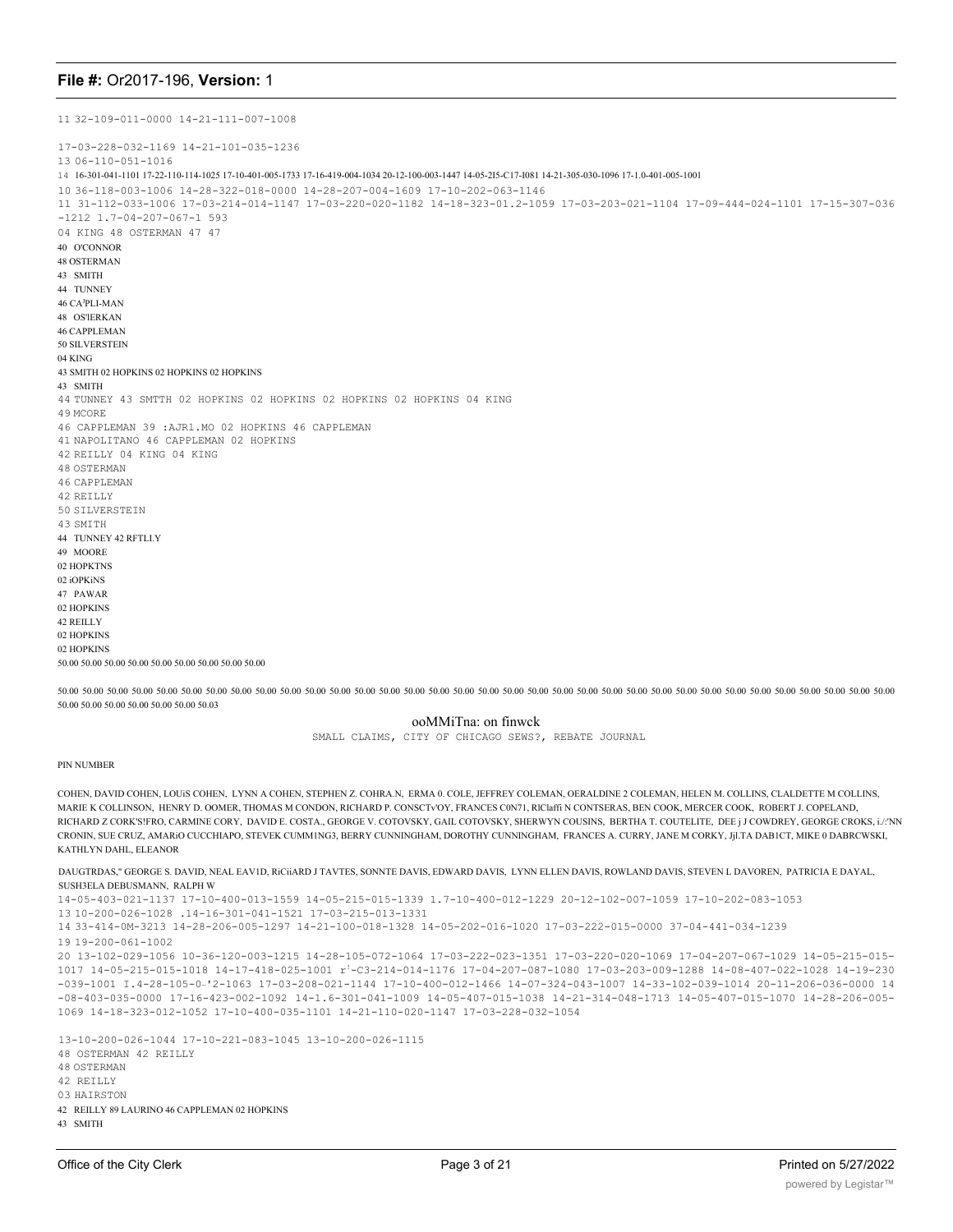44 TUNNEY **46 CAPPLEMAN** 49 MCO.RS 02 HOPKINS 02 HOPKINS 23 zalewsk: 05 hairston 50 silverstein 44 TUNNEY 02 HOPKINS 02 HOPKINS 02 HOPKINS 48 OSTERMAN 48 OSTERMAN 46 CAPPLEMAN 42 RETLLY 02 HOPKINS 42 REILLY 48 OSTERMAN 47 PAWAR 44 TUNNEY 02 BORONS 42 RETLLY 47 PAWAR 43 SMITH 04 KING **48 OSTERMAN** 04 KING 46 CAPPLEMAN 48 OSTERMAN 44 TUNNEY 48 OSTERMAN 44 TUNNEY  $47$  PAWAR 42 REILLY 46 CAPPLEMAN 02 HOPKINS 08 HARRIS 39 :aurtno 42 REILLY 39 IAURINO 50.00 50.00 50.00 30.00 50.00 50.00 50.00 30.00 30.00 50.00 30.00 50.00 30.00 50.00 50.00 50.00 50.00 50.00 50.00 50.00 30.00 50.00 30.00 50.00 30.00 30.00 30.00 50.00 50.00 50.00 30.00 50.00 50.00 80.00 30.00 50.00 50.00 50.00 50.00 50.00 50.00 30.00 50.00 80.00 30.00 50.00 50.00 50.00 50.00 50.00 50.00

#### or\*Mnrs3 on Fames

SMALL ORBS, CITY CF CHICAGO SEWER REBATE JOURNAL

#### **NAME**

DEEN, YOLANCA Di'-yAR, EDITH ?. DEMOSS, JON DENrL MARGARET DILN'ION, HOWARD L. DESANT.T, GEORGE DIAMOND, RITA DICK, AZILE V. dijohn, frank a dillard, barbara ;;iijCF£nzo, gloria

DIMAA.NO, DIANA f DINN, LINDA DIRKS, DEBOFA:: DIXON, CAROLYN C DOANE, MARICA E DOELL, EMIKO DOMINGUEZ, RI CARLO DOMUROT, JANE DONASH, IRENE

LONNELLEY, THOMAS F. S BARBARA C. DOW, BARBARA J. DREISKE, JOHN

AMOUNT

#### drell, awurrs

DRIVER, M. LYKNE ORLTAN, ROSANNE XEBNER, Xt&LZZX S. XTGNAN, PATRICK DUKELSKY, SHEILA A. DUNIGAN, MALINDA DUNN, JOYCE R DUNN, VICKI DURANT, ROBERTA EASTLAND, SHARON SDGR3.R, JAMES SDLIS, STEFAN '7. EHRKART, MELAN.! ; " EHRLICK, ALLEN STCHENOLD, KENNETH G EISEMAN, SHARON 1': iSE. N3ERG, KARL S. EISENSTEIN, GERALD T. ELLTOTT, KATr1LEEN ELLSWORTH, MARTHA L ELOWS, MARLENE ENC-M-AGAN, TNGSi:; 3<br>enta, juliet er:::otg, Eleanor evans, laura j ey:; el, ilya kajardo, roberts judith, marohn

PIN NUMBER ALDERMAN

| 17-03-777-020-1012 02 HOPKINS      | 50.00                 |
|------------------------------------|-----------------------|
| $17 - 03 - 201 - 060 - 10$ '16     | 50.00<br>02 HOPKINS   |
| $1.7 - 0.3 - 2.14 - 0.11 - 1.119$  | 02 HOPKINS<br>50.00   |
| :7-04-207-0>:7-n30 02 HOPKINS      | 50.00                 |
| $2C - i2 - j$ . Of. $-0.39 - 111B$ | 05 HATRSTON 50.00     |
| 17-03-207-068-1103 42 REILLY       | 50.00                 |
| 10-36-119-003-1125 50 SILVERS7E!N  | 50.00                 |
| .14-28-322-038-106743 SMITH        | 50.00                 |
| 17-10-103-027-1319 42 REILLY       | 50.00                 |
| 17-03-214-014-1017 02 HOPKINS      | 50.00                 |
| 17-04-207-086-1338 02 HOPKINS      | 50.00                 |
| 13 07-220-036-1003 41 NAPOLITANO   | 50.00                 |
| 14 16-304-059-1137 46 CAPPLEMAN    | 50.00                 |
| 14 17-1.0-401-005-1038             | 42 REILLY<br>50.00    |
| 14 K-01-1ir'-010-1100              | 46 CAPPLEMAN<br>50.00 |
| $14$ $17 - C3 - 377 - 020 - 1:005$ | 02 HOPKINS<br>50.00   |
| 13 02-500-006-1027 39 LAURINO      | 50.00                 |
| 14 05-203-012-1086 49 MOORE        | 50.00                 |
| 14 14-28-822-015-0000              | 43 SMTTH<br>50.00     |
| 1316-122-045-1004 45 ARENA         | 50.00                 |
| 14 28-322 013 0000 43 SMTTH        | 50.00                 |
| 14 17-03-220-020-1597              | 0.2 HOPKINS<br>50.00  |
| 14 17-15-304-032-1171              | 02 HOPKINS<br>50.00   |
| 14 17-03-227-022-1.092             | 02 HOPKTNS<br>50.00   |
| $1414 - 33 - 423 - 048 - 1246$     | 02 HOPKINS<br>50.00   |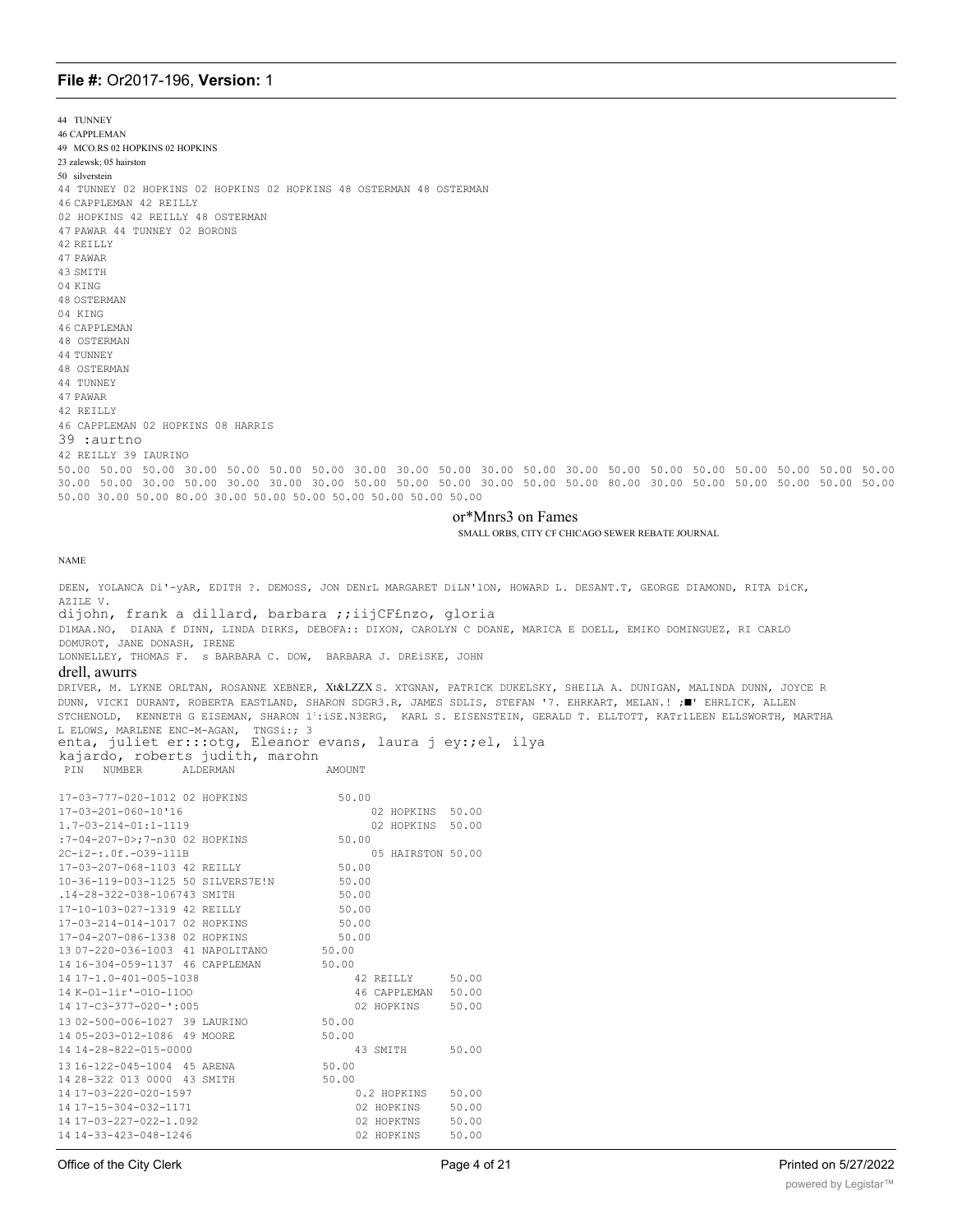| 14 1.7-02-707-063-1 119 |                                                                              |       | 42 REILLY | 53.00 |  |  |
|-------------------------|------------------------------------------------------------------------------|-------|-----------|-------|--|--|
| 13 16-1 16-031-101.9    |                                                                              |       | 45 ARENA  | 50.00 |  |  |
| 14 21-111-007-1005      | <b>46 CAPPLEMAN</b>                                                          |       | 50.00     |       |  |  |
| 14 10-36-103-013-1226   | 50 SILVERSTEIN                                                               |       | 50.00     |       |  |  |
| 14 17-16-419-004-1078   | 02 HOPKINS                                                                   |       | 50.00     |       |  |  |
| 14 17-03-106-027-1009   | 43 SMITH                                                                     |       | 50.00     |       |  |  |
| 14 14-21-110-020-1290   | <b>46 CAPPUMAN</b>                                                           |       | 50.00     |       |  |  |
| 14 17-10-318-031-1212   | 42 REILLY                                                                    |       | 50.00     |       |  |  |
| 14 17-03-222-023-1146   | 02 HOPKINS                                                                   |       | 50.00     |       |  |  |
| 14 14-05-407-015-1003   | <b>48 OSTERWN</b>                                                            |       | 50.30     |       |  |  |
| 14 17-03-220-023-1.1.41 | 02 HOPKINS                                                                   |       | 50.00     |       |  |  |
| 14 14-07-413-035-1001   | 47 PAWAR                                                                     |       | 53.00     |       |  |  |
| 14 17-04-424-031-1376   | 02 HOPKINS                                                                   |       | 50.00     |       |  |  |
| 14 17-03-304-064-1036   | 02 HOPKINS                                                                   |       | 50.00     |       |  |  |
| 14 14-18-410-047-1001   | 47 PAWAR                                                                     |       | 50.00     |       |  |  |
| 14 17-03-214-017-1007   | 0.2 HOPKINS                                                                  |       | 50.00     |       |  |  |
| 14 14-28-318-0/7-1319   | 43 SMITH                                                                     |       | 50.00     |       |  |  |
| 14 17-04-209-043-1003   | 02 HOPKINS                                                                   |       | 50.00     |       |  |  |
| 14 14-23-318-064-1232   | 43 SMITH                                                                     |       | 50.00     |       |  |  |
| 14 17-03-714-014-1037   | 02 HOPKINS                                                                   |       | 50.00     |       |  |  |
| 13 10-230-026-1114      | <b>39 LAURINO</b>                                                            | 50.00 |           |       |  |  |
| 14 33-41.4-062-1005     | 43 SMITH                                                                     |       | 50.00     |       |  |  |
| 14 14-33-423-046-109:   | 02 HOPKINS                                                                   |       | 50.00     |       |  |  |
| 14 17-03-202-065-1009   | 42 REILLY                                                                    |       | 50.00     |       |  |  |
| 14 10-26-120-003-1158   | 50 SILVERSTEIN                                                               |       | 50.00     |       |  |  |
| 14 14-28-206-005-1063   | 44 TUNNEY                                                                    |       | 50.00     |       |  |  |
|                         | committee on finance small claims, city of chicago s?m;-'.k re;3ate, th;rkal |       |           |       |  |  |
|                         |                                                                              |       |           |       |  |  |

PIN

FAKHRAN, SAM I 5 FASKAS, MARTIN J. FA.^Sw/\NG, lALI ^/^

feieer, nan g. ee.:ger, jean r. felcman, sidney eeliclano, xapla felker, albert felski, dorothy ferrara, hanne! .ore FERRETTI, EUGENE i. FIDUCCIA, nic:-; P FINBLEY, BARBARA J. FINESILVER, JEFFREY A. FJNM, CHRISTINE A FISCHEL, MARILYN FISCHER, MARILYN L. FISHER, T.LESLIE FISHER, Y2ELMA I. FITZPATRiCK, MARY GAIL FIXMER JS, WARREN FLORES, JOSE FLORES, JOSE A. ELYNN, THOMAS FLYNN, W.ILLTAM J FOLEY, BRIAN FOX, rl'^iRBARA FC, HARRY ereeijman, gerald frie3, deborah frie34an-co0dman,.arlyn frie::man, lecna Friedman, marcia f. fritz, elinor froese, elaine g eulton, jeffery w fjiori.ak, aviva<br>gaian, jean gallo, nina m GANS, CECELIA H GANT, OZELLA J GARLN.-.R, TRUDY A. GARRETT, ROSEMARY S. GARVEY, ANN M. GARZA, JOSEFINA GEISEL, STEFI geocaris, olga gerrer, lois a geth;ner, sonla g. GE1Z, MiLLICENI L. GT.ACONE, thelma j. 17-03-1J'.-009-:003  $iv-$ :c- $\le$ o:-co5-: $\le$ i« V7-7 6-47 9-C04-IC85 17-03-207-068-1134 36-1! 8-005-11.52 14-28-222-015-0000 30-322-058-1023 14-17-414-031-1017 13-16-114-043-1014 1.7-04-222-062-1017 17-10-401-005-1669 18-409-074-1019 20-12-100-003-1233 17-22-110-114-1074 05-211-016-1005 14-28-206-005-1108 11-32-202-020-1022 14-18-323-012-1070 14-1.8-323-012-3069 17-10-315-036-1305 17-03-225-078-1151 17-17-316-063-0000 14-18-323-012-1075 14-28-322-01j-0000 17-03- 222-023-1231 17-03-201-063-0000 17-04-211-034-1016 17-10-400-012-1453 17-03-202-063-1043 17-09-410-014-1724 17-03-201-076-1004 17-04-211-034-1053 14-33-208-028-1115 14-18-323-012-1004 14-05-215-017-

1308 14-16-301-041-1050 14-26-322-013-0000 11- 32-327-031-1002

24-201-067-1016 17-10-219-034-1491 20-11-206-058-0000 11-32-312-019-1002 17-27-310-093-1207 17-03-22.2-015-0000

16-110-049-1010 20-12-104-002-0000 17-03-214-014-1124 17-03-201-069-1022 17-03-201-0/6-1048 17-10-221-063-1064 13-17-117-038-1007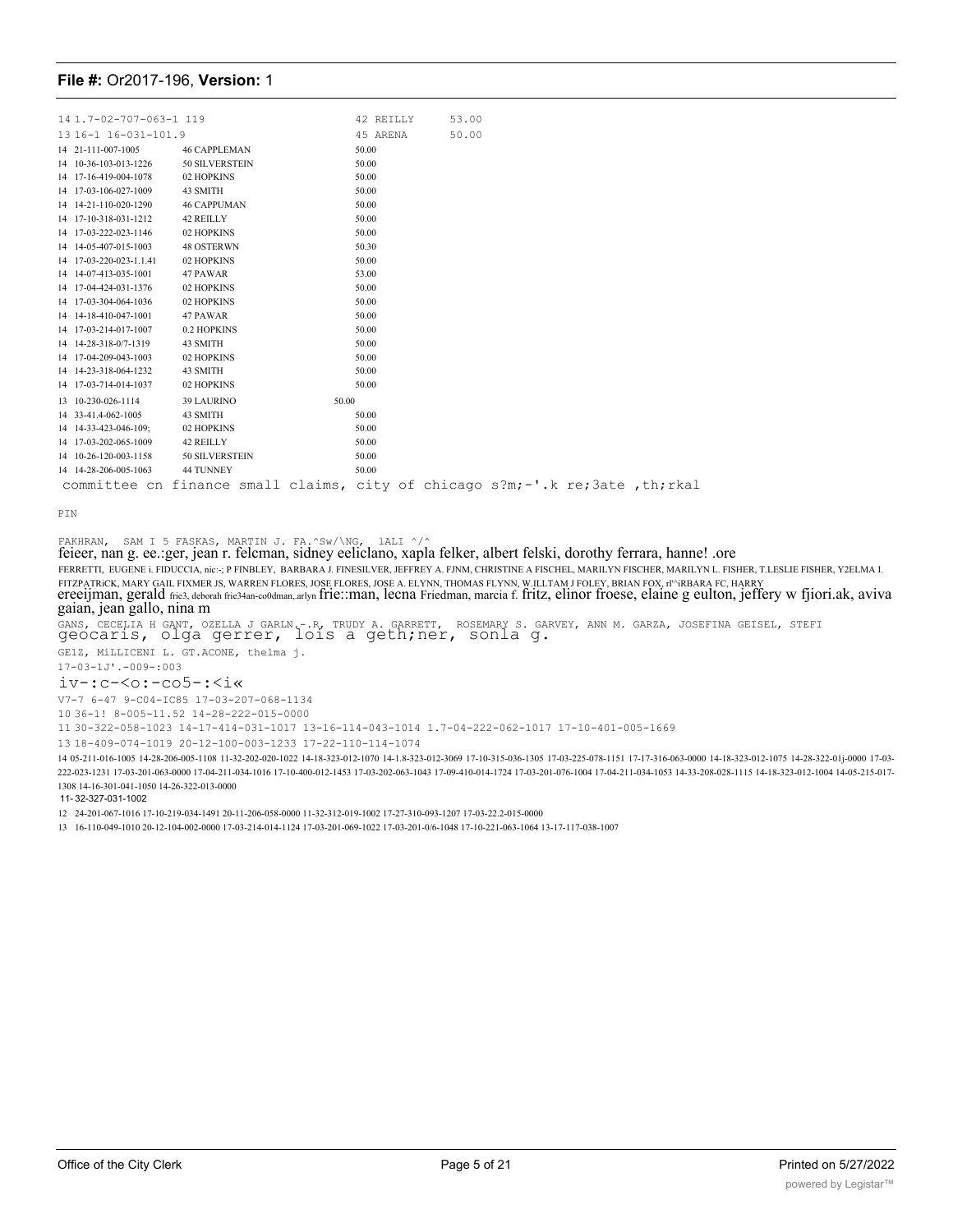45 ARENA 05 02 02 02 42 38

50.00 50.00 50.00 50.00 50.00 50.00 50.00 50.00 50.00 50.00 50.00 50.00 50.00 50.00 50.00 50.00 50.00 50.00 50.00 50.00 50.00 50.00 50.00 50.00 50.00 50.00 50.00 50.00 50.00 50.00 50.00 50.00 50.00 50.00 50.00 50.00 50.00 50.00 50.00 50.00 50.00 50.00 50.00 50.00 50.00 50.00 50.00 50.00 50.00 50.00 50.00

#### name

gibson, dorothy gibson, wayne r. gierke, sandra j.  $q71$ dea, marquerite e

GILLMAN, mCN&r M GILLMAN, PATRICIA N GIRA.RD, DENTS I. glasps?. jr., pa:-:)

CLASSMAN, EUtZAjJrini GLEESON, JOAN GL.ICN, MARVIN H. GOBEiMAN, THOMAS GOCHMAN, ILENE GODLEWSKI, STEEAIN GOLDBERG, S DAVID GOLDSMITH, ALELE GOLDSTEIN, ROSELLE J GOLLOGLY- EIELDS, KADSLEN GOMEZ, ELEIDA M GONSKY, MARILYN OORCZYKSNI, JAN GORDON, BURTON GORDON, CLARENCE GORDON, MADELINE 5 GORKA, iWRICTA GORMAN, TERRY A GORMLEY, VICKI L GOTTI.TEB, EVELYN COULD, AUDREY GRA3URN, WILLIAM I. GRAHAM, CAROL H GIsmH^J\*] fh5ARr\]; GRAN3ERG, ROY C. GRANVi:2\_E, CHARLES N., I" GRA3SI, JOSEPH X. GPAU, PEARL GRAVA, AUDREY F. GRECO, KATHUTEN GREGOIRE, JOSEPH A GREGOSANC, SALLY GRESHAM, WILL LAM GRTEEIN, BIRDLA L GRINDLE, GLORIA GRTNKER, ROY GR03OSCH, JOSEPH P. GROi-INER, GENEVIEVE GRONWOLD, PENSUPE GROTH, MARY GRUBE, GARRY GRUBER, BETTY J GRYZ.T.AN, JANET  $\overline{7}$ 

COMMITTEE ON FINANCE SMALL CLAIM:-,, CITY OF CHICAGO SEWER REBATE JOURNAL

| PIN NUMBER                              | <b>ALDERMAN</b>     | <b>AMOUNT</b> |
|-----------------------------------------|---------------------|---------------|
| $:4-21-110-020-1605$                    | 46 CAPPLEMAN        | 50.CO         |
| 34-21-110-070-1602                      | 46 CAPPLEMAN        | 50.00         |
| $".3 - 02 - 300 - 009 - 1037$           | 3? LAURINO          | 50.00         |
| 11-28-322-015 0000                      | 43 SMITH            | 50.00         |
| 14-16-303-037-1005                      | <b>46 CAPPLEMAN</b> | 50.00         |
| 14-2:-:03-03Q-I020                      | <b>46 CAPPLEMAN</b> | 50.00         |
| 10-36-213-045-1006                      | 50 S.: LVERST2:N    | 50.00         |
| 14-21-111-007-1532                      | <b>46 CAPPLEMAN</b> | 50.00         |
| 14-28-322-015-0000                      | 43 SMITH            | 50.00         |
| 9-36-109-040-1006                       | 41 NAPOLTT.ANO      | 50.00         |
| 17-02-203-021-1035                      | 02 HOPKINS          | 50.00         |
| 14-18-323-212-1027                      | 47 PAWAR            | 50.00         |
| 14-28-322-0:3-0000                      | 32 WAGUESPACK       | 50.00         |
| 13 16-216-032-1009                      | 43.ARENA            | 50.00         |
| $!7$ -io-4c:-003-:36S                   | 42 reilly           | 50.00         |
| 17-03-204-064-:035                      | 02 HOPKINS          | 50.00         |
| 14 08-203-016-1219                      | <b>48 OSTERMAN</b>  | 50.00         |
| 14 17-10-401-003-1639                   | 42 REILLY           | 50.00         |
| 14 !4-05-2:5-017-1481 48 OSTERMAN       |                     | 50.00         |
| 14 10-36-206-047-0000 30 SILVERS':::.iK |                     | 50.00         |
| $14 : 0 - 31 - 409 - 062 - 014$         | 41 NAPOLITANO       | 50.00         |
| 14 17-10-107-016-1212 42 REILLY         |                     | 50.00         |
| 14 20-34-413-024-0000 ' 06 SAWYER       |                     | 50.00         |
| 14 17-03-214-014-1013 07 HOPKINS        |                     | 50.00         |
|                                         |                     |               |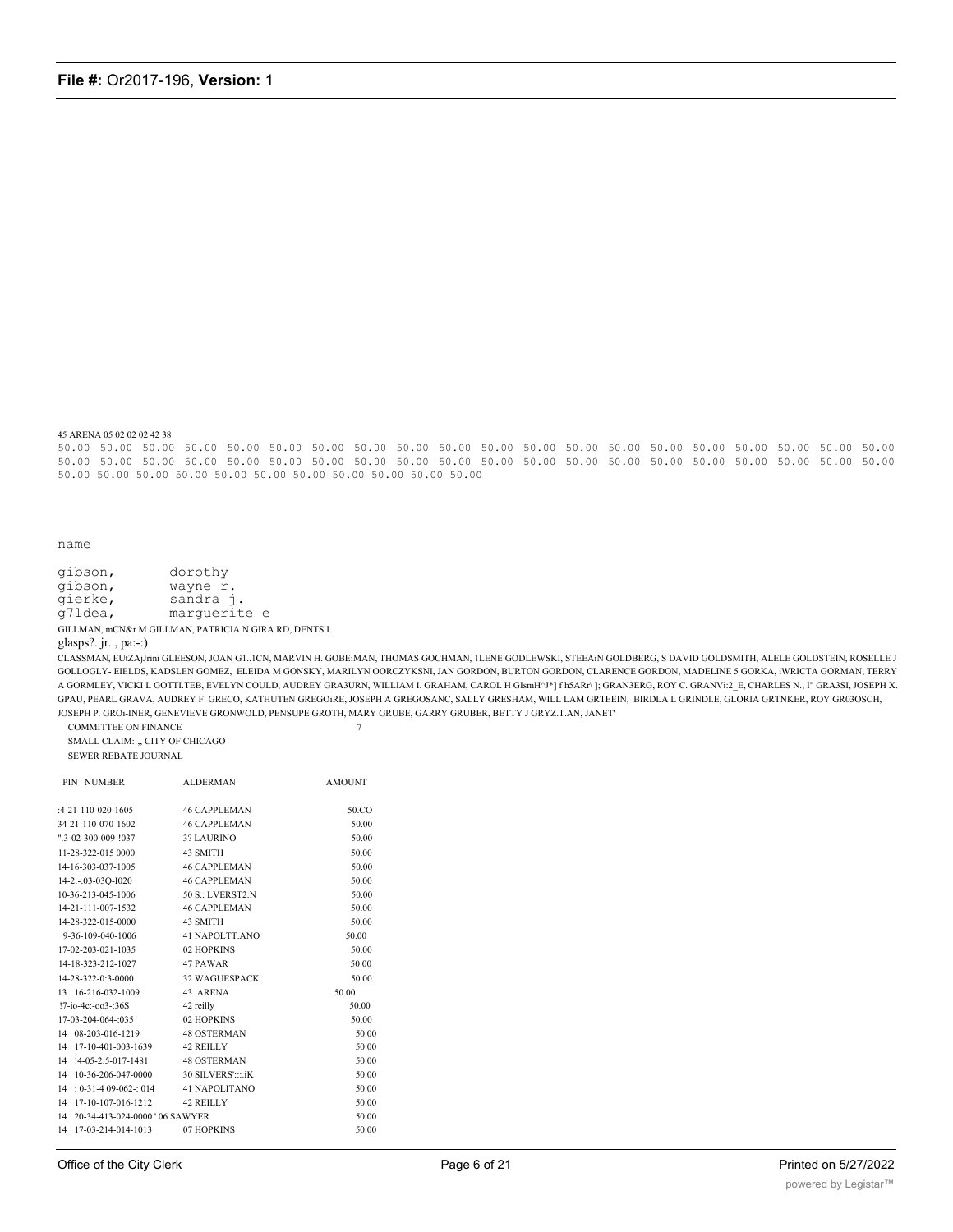| 14 | $'7 - 04 - 424 - 031 - 0000$ | 02 HOPKINS           | 50.00 |
|----|------------------------------|----------------------|-------|
| 14 | 14-08-203-017-1412           | <b>45 OSTERMAN</b>   | 50.00 |
| 14 | 17-04-207-087-1302           | 02 HOPKINS           | 50.00 |
| 14 | 17-03-114-003-1011           | 43 SMITH             | 50.00 |
| 14 | 17-03-214-014-1010           | 0" HOPKINS           | 50.00 |
| 14 | 34-21-105-046-1011           | <b>46 CAPPLEMAN</b>  | 50.00 |
| 14 | 17-03-104-017-0000           | 45 SMITH             | 50.00 |
| 14 | 14-16-304-039-1085           | <b>46 CAPPLEMAN</b>  | 50.00 |
| 14 | 14-21-111-007-1071           | 4fe CAPPLEMAN        | 50.00 |
| 14 | 14-38-1.05-072-1002          | <b>44 TUNNEY</b>     | 50.00 |
| 14 | 17-10-401-005-1192           | 42 REILLY            | 50.00 |
| 14 | 14-16-301-041-1227           | <b>46 CAPPLEMAN</b>  | 50.00 |
| 14 | 17-09-410-014-1866           | 42 REILLY            | 50.00 |
| 14 | 17-04-207-087-1031           | 0.-' HOPKINS         | 50.00 |
| 14 | 17-03-207-068-1152           | 42 REILLY            | 50.00 |
| 14 | 14-16-301-041-1340           | <b>46 CAPPLEMAN</b>  | 50.00 |
| 14 | 20-12-100-003-1402           | 04 KING              | 50.00 |
| 14 | 20-12-100-003-1358           | 04 KING              | 50.00 |
| 14 | 27-16-419-004-1244           | 02 HOPKINS           | 50.00 |
| 14 | $:7-03-221-004-0000$         | 02 HOPKINS           | 50.00 |
| 14 | 13-18-410-034-1017           | 38 SPOSATO           | 50.00 |
| 13 | 18-410-033-1024              | 38 SPOSATO           | 50.00 |
| 13 | 17-10-400-012-1111           | 42 REILLY            | 50.00 |
| 13 | 14 16-323-012-1019           | 47 EAViAR            | 50.00 |
| 13 | $7-04-431-023-1003$          | 02 HOPKINS           | 50.00 |
| 14 | 16-323-013-1067              | 47 PAWAR             | 50.00 |
| 14 | 17-10-312-017-1018           | 42 REILLY            | 50.00 |
|    |                              | $\ddot{\phantom{0}}$ |       |

#### committee on finance small claims, city of chicago sewer rebate journal

#### ALDERMAN

GUMOLA, BEVER1Y GUKSET, HERLIKDA GURDA, CHRISTINE HAAS, LOIS HAGE.N, DOROrHY J. HAGERTY, CIAS HAHN, LILA A. P1AKMAN, JACK P. H.AL.LER, NANCY G HA1..LIWELL MARGARET KALLOCK, LAWRENCE KALPER, IRA S KALPERN, EDITH HAMBRICK, ERNESTINE HAMES, MURIEL C HAMIL, MARGARET M MAMM1:..R, Hf 'J^jd/^TiTT. A. HANLEY, KAfHLEEN W HANK, JANICE I KANNEMA, PHILIP 1-ANSEN, JAMES W HANSEN, MARILYNN E HANSON, REUBEN HARDEN, MARLENE A HARjERS, MARIANNE HARBIN, ROBERT HARRIS, GRACE HARRIS, JOAN W HARRIS, KATHLEEN M i-LARRIS, SHARON K HART, WILBUR L LARTFIELD, LAVERTA : ASEROUCK, WIL3ER7 R HAUSNER, JUDIT HAUSSNER, EVA H. : LAWRYCH, MAR t A IIAYDEN, KATHLEEN J HETMAN, ROBERT S. HELM, KIOSK K HENRY WILLIAM J HENRY, THOMAS R HERMANN, DONALD HERZOFF, RHODA HIGGS, ELIJAH HIGH, SUZANNE HILLS, KATHRYN M H.I LI.STRQM, BRUCE C HTMMEL, LUCILLE H1RSCH, ARLENE GLORLA HIRSCHBERG, SCtrA HITCHIE, CAROL 11-50-322-035-1014 14-33-121-062-0000

13 16-409-033-1037 17-10-318-031-1104 17-03-200-063-1033 17-10-221-083-1307 65-48-732-168-1573 17-03-201-068-1027

14 33-325-071-1007 17-16-423-002-1099 14-17-111-026-1001 17-03-222-023-1296 14-33-423-043-1037 17-03-201-076-1020 17-04-216-064-1338 14-33-420-031-1003 17-04-221-082-1100 17-03-104-020-10/8 14-08- 203-016-1179 17-04-209-043-1147 17-03-220-020-1519 13-15-416-046-1014

13 02-300-003-101/ 20-11-206-020-0000 17-04-216-064-1007 17-10-316-031-1239 20-12-100-003-1213 17-03-208-005-0000 20-12-108-039-1042 17-03-204-064-1131

14 33-200-016-1720 25-11-300-01.8-0000 17-03-221-004-0000 .14-28-206-005-1183 17-04-207-086-1528

13 18-409-069-1095 17-03-227-013-1020 17-04-208-029-1089

14 08-203-017-1165 l~-03-227-024-1213 14-18-323-012-1032 17-03-222-0": 5-0000 20-12-100-003-1170 11-30-408-052-0000 14-28-322-015-0000

13 18-409-074-1030

14 23-200-004-1133 17-03-202-061-1094 14-05-203-012-1113 20-12-108-039-1070 14-21-111-007-1408

4 9 MCOF£ 43 SMITH 38 SPOSATO 42 REILLY 02 HOPKINS 42 REILLY 42 REILLY 02 HOPKINS 43 SMITH 02 HOPKINS 46 CAPPLEMAN 02 HOPKINS 02 HOPKINS 02 HOPKINS 02 HOPKINS 02 HOPKINS 02 HOPKINS 43 SMITH 48 OSTERMAN 02 HOPKINS 42 RETT.l.Y 39 LAUP.TNO 39 LAURINO 04 KING 02 HOPKINS 42 REILLY 4 KING 02 HOPKINS 5 HAIRS'lO-l 02 HOPKINS 43 SMITH 08 KARRIS 02 HOPKINS

44 TUNNEY 02 HOPKINS 38 SPOSATO 02 HOPKINS 02 HOPKINS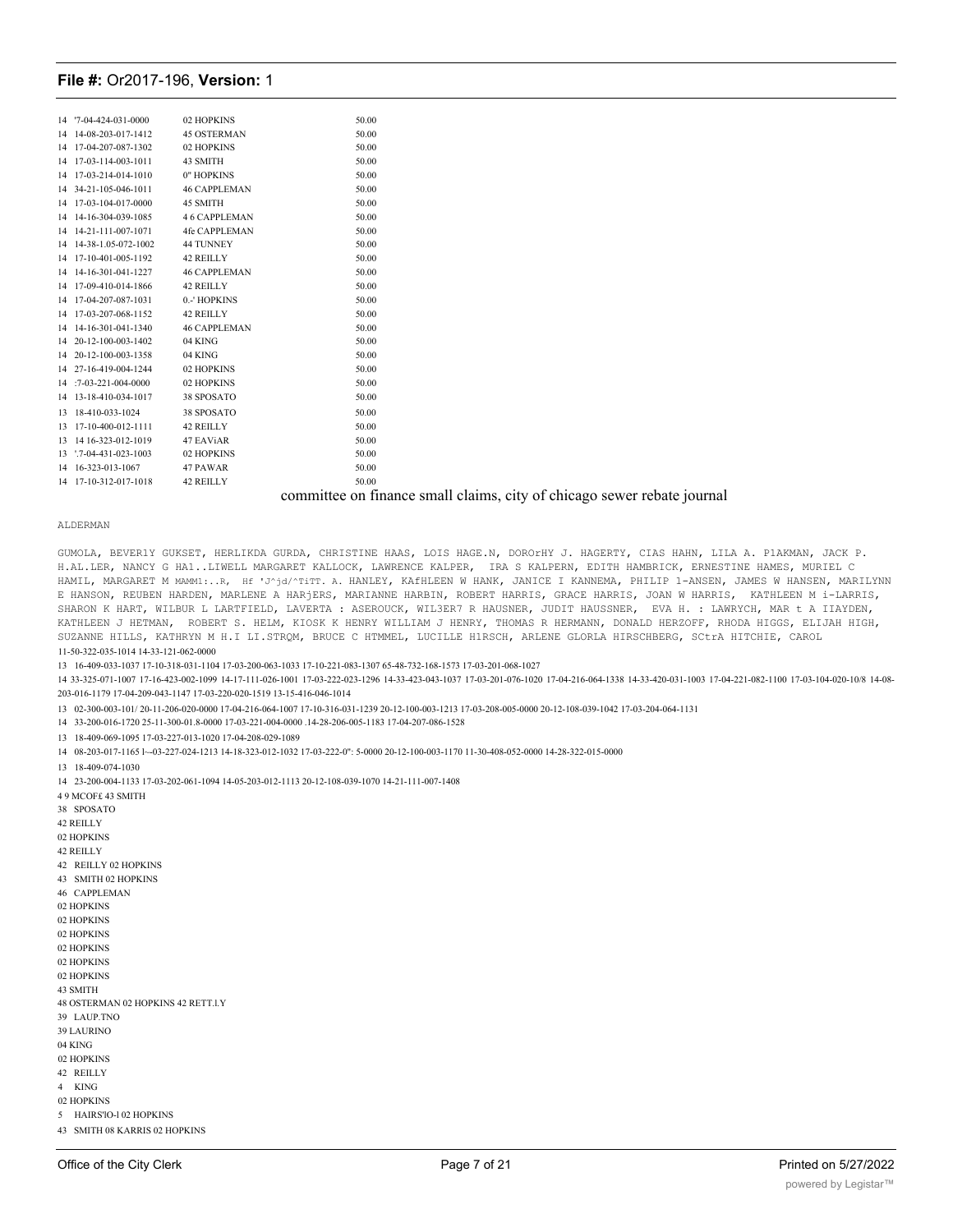44 TUNNEY 02 HOPKINS 38 SPOSATO 02 HOPKINS 02 HOPKINS

- 48 OST ERMAN
- 02 HOPKINS
- 47 PAWAR
- 02 HOPKINS
- 04 KING
- 49 MOORE
- 43 SMITH 38 SPOSATO
- 44 TUNNEY
- 42 REILLY
- 43 OSTERMAN
- 05 HAIRSTON
- 46 CAPPLEMAN

50.00 50.00 50.00 50.00 50.00 50.00 50.00 50.00 50.00 50.00 50.00 50.00 50.00 50.00 50.00 50.00 50.00 50.00 50.00 50.00 50.00 50.00 50.00 50.00 50.00 50.00 50.00 50.00 50.00 50.00 50.00 50.00 50.00 50.00 50.00 50.00 50.00 5 50.00 50.00 50.00 50.00 50.00 50.00 50.00 50.00 50.00 50.00 50.00 50.00 50.00 50.00 50.00 50.00 50.00

CCMMITTKS ON FINANCE SMALL CLAIMS, CITY OF CHICAGO SEWER P1EBATE JOURNAL

AMOUNT

HODGES, TOMMIE L :10t' I"Mails', .''JiCNA. HCGE, ADOLPi! HOHE, PAUL T KOLAN, MARYAMN HOLLAND, SUSAN RUSK HOUCKAtC, JESSIE A. HOLIjOWICK, ELLHM HOMER, JUDITH HOYEP., SHIPLEY J. HOPPE, AUDREY L. HOR'i, NADIA HORWTTZ, JEFFREY W. HOWARD, ROBERT HOWARD, AUDREY HUCK, DAVID L. HUTCHISON, 3ETTY L. ilYMAK, WILLIAM R HYMES, DAVID H. INGOLD, SIGRID G. INGRAFFIA, CATHERINE C IOVINELL1, PATRiCLA IRMEK, 3K, T. ISEXINCER, LOIS ISHIDA, JEAN TSTRATE, JOAN JACKSON, MADELINE JACC3S, TERRI C. JACQUET, FOMAYNE JAFFE, PHYLLIS 3. JAGGARD, DONNA G." JANKCViC, MTROSIAVA JARViS, JOHN X. JAVAID, JAVAID T JENDER, ELIZA3ETH M JF.NDPAS, JEROXE J 0ENTRY, ANNE JOARSON, BARBARA JOHNSON, B DAVID JOHNSON, MARK A JOHNSON, MARY JONES, ALVIN C. JONES, CONNIE JONES, DONALD C. JONES, DOROTHY JONES, MICHAEL JONES, PATRICLA A. JONES, ROBERT W. JOSEPH, JOSEPH, JOUZAITIS, GLADYS

17-34-121-054-0000 17-03-222-0:3-0000 14-16-301-041-1710 17-10-316-033-1399 17-10-40:-014-1166

50.00 50.00 50.00 50.00 50.00 50.00 50.00 50.00 50.00 50.00 50.00

17-03-207-062-::: 40

20-34-413-024-0000 17-04-209-043-1016 14-28-207-004-:254 17-10-400-012-2461 17-10-122-022-1234 14-08-417-035-1002 17-10-103-027-1092 17-10-219-034-14 62 20-34-4:3-034-0000 17-04-441-024-1044 17-03- 222-015-0000 17-03-214-014-1043

10- 36-100-015-1151

14-05-403-019-: 095

- 13 10-200-026-1050
- 14 33-423-048-1002

13 02-434-030-1009 14 :6-300-027-:023 11- 31-116-046-1003

17-10-132-037-i157 20-34-413-024-0000 17-03-103-011-0000 17-09-410-014-3584 17-03-214-014-1057

14-08-203-016-1037

14-05-215-017-1345

17-22-110-100-1181 14-05-215-015-1245 14-21-109-019-1079 14-2:-100-019-1006 17-09-410-014-1892 17-10-214-016-1616 17-03-214-014 -1092 14-08-203-023-1009 14-08-203-036-1428 17-1C-400-012-1814 14-05-202-019-1043 20-34-413-024-0000 25-30-419-0:7-0000 17-03- 108-017-1157 17-04-450-043-1042 14-21-101-034-1434 14-25-327-038-1154 14-16-323-012-1029 02 HOPKINS 02 HOPKINS 46 CAPPLEMAN 42 REILLY 42 REILLY

06 SAWYER 02 HOPKINS 44 TUNNEY

42 REILLY 4 6 CAPPLEMAN 42 REILLY 42 RE1 :.,:,Y 06 SAWYER 02 HOPKINS 02 HOPKINS 02 HOPKINS 50 SILVERSTEIN 48 OSTERMAN 39 IALiRINO 02 HOPKINS 38 UiUPJ.NO 46 CAPPLEMAN 50 SILVERSTEIN 42 REILLY 06 SAWYER 43 SMITH

02 HOPKINS 48 OSTERMAN 46 OSTERMAN 41 NAPOLITANO 02 HOPKINS 48 OSTERMAN 4 6 CAPPLEMAN 4 6 CAPPLEMAN 42 RETELY 42 REILLY 02 HOPKINS 48 OSTERMAN 48 OSTERXW 42 REILLY 48 OSTERMAN 06 SAWYER 08 HARRIS 43 SMITH 02 HOPKINS 46 CAPPLEMAN 43 SMITH 47 50.00 50.00 50.00 50.00 50.00 50.00 50.00 50.00 50.00 50.00 50.00 50.00 50.00 50.00 50.00 50.00 50.00 50.00 50.00 50.00 50.00 50.00 50.00 50.00 50.00 50.00 50.00 50.00 50.00 50.00 50.00 50.00 50.00 50.00 50. Oi) 50.00 50.00 50.00 50.00 50.00

JUAN, ISABEL JUDGE, BERNARD JUKASZ, ANNE M. JULIAN, JOANNE Z J(,'SGZf.'.9QM, -JJDI?:-: N.

NAME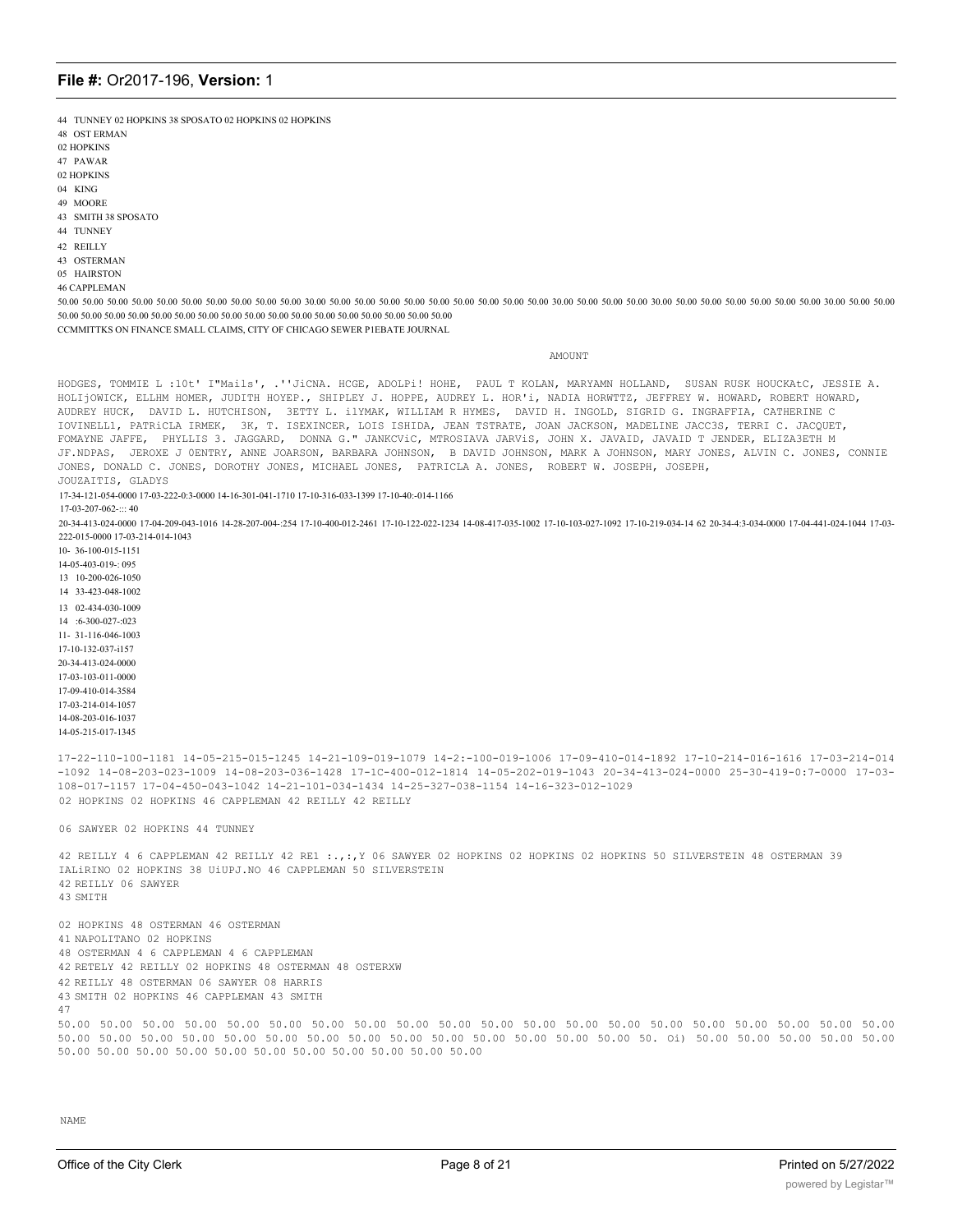JUAN, ISABEL JUDGE, BERNARD JUKASZ, ANNE M. JULIAN, JOANNE Z J (, 'SGZf.'.9QM, -JJDI?:-: N. cuss, raphael justin, david p kadlub, evelyn b. kadu33c, judith a kahn, iauia kal7enbacp, tngr1d kaxin, malcolx s kaminsky, lorbtta a kaxys, doris a

kahier, elaine .vafil, aj2t l. kaplan, lottie i... kaplan, sidney x. kaplan, wayne s. kapales, maryann kartovx'h, xatthew m kas5n, nancy narnezos, semiramis karper, roberta arnove karras, michael karrat, john kasprzycki, dianne katz, robert s. kaufman, joann h. kaufman's, nancy keinigsbe;c-, delphine e. kelley, brian kelly, claire kelly, pete kekky, willlam j. kentgen, geraldine t kershner, james m kertesz, louise c. kessler, janet khuc, francis c KIlEOY, HELEN E KIM, BELLA KIM, JAMES S KIM, JIN H KIM, SEUNG K KING, GERALDTKE KINNEY, FRANK KIRK, MICHAEL L. KIRSCHNER, SUSAN 3 KITCHEN, JAMES

committee on finance 10 small claims, city of chicago sewer rebate journal

|                         |                     |                                                                 |  | pel: number | alderman | amount |
|-------------------------|---------------------|-----------------------------------------------------------------|--|-------------|----------|--------|
| 14-08-203-001-0000      | 48 osterman         | 30.00                                                           |  |             |          |        |
| 17-10-318-03i-1123      | 42 REILLY           | 50.00                                                           |  |             |          |        |
| 14-16-300-027-1081      | 46 GA?PLI:MAN       | 50.00                                                           |  |             |          |        |
| 14-28-207-004-1153      | 44 TUNNEY           | 50.00                                                           |  |             |          |        |
| U-OS-203-0:S-13?8       | 48 CSTERJav         | <i>50.OS</i>                                                    |  |             |          |        |
| 17-03-108-016-1044      | 43 SMITH            | 50.00                                                           |  |             |          |        |
| 14-18-323-012-1049      | 47 PAWAR            | 50.00                                                           |  |             |          |        |
| 14-33-208-028-1127      | 43 SMITH            | 50.00                                                           |  |             |          |        |
| 17-10-401-005-1077      | 42 REILLY           | 50.00                                                           |  |             |          |        |
| 14-26-322-015-0000      | 43 SMITH            | 50.00                                                           |  |             |          |        |
| 14-05-407-015-1037      | <b>48 OSTERMAN</b>  | 50.00                                                           |  |             |          |        |
| 17 04-217-097-0000      | 42 REILLY           | 50.00                                                           |  |             |          |        |
| 17-04-424-051-1227      | 02 HOPKINS          | 50.00                                                           |  |             |          |        |
| 13 02-300-008-1040      | <b>39 LAURINO</b>   | 50.00                                                           |  |             |          |        |
| 13 17-04-203-031-1011   | 02 HOPKINS          | 50.00                                                           |  |             |          |        |
| 13 17-04-443-024-1049   | 02 HOPKTKS          | 50.00                                                           |  |             |          |        |
| 14 26-202-017-1049      | 44 IJNNEY           | 50.00                                                           |  |             |          |        |
| 14 17-03-203-066-3075   | 02 HOPKINS          | 50.00                                                           |  |             |          |        |
| 14 14-28-322-038-1185   | 43 SXITH            | 30.00                                                           |  |             |          |        |
| 14 17-03-208-02.1.-1076 | 02 HOPKINS          | 50.00                                                           |  |             |          |        |
| 14 14-16-301-041-1173   | <b>46 CAPPLEMAN</b> | 50.00                                                           |  |             |          |        |
| 14 17-04-209-043-1023   | 02 HOPKINS          | 50.00                                                           |  |             |          |        |
| 14 1'-04-441-024-1.080  | 02 HOPKINS          | 50.00                                                           |  |             |          |        |
| 14 14-03-407-016-110;   | 48 OSTERMAN         | 50.00                                                           |  |             |          |        |
| 14 14-16-304-039-1237   | <b>46 CAPPLEMAN</b> | 30.00                                                           |  |             |          |        |
| 14 14-38-200-004-1065   | 44 TUNNEY           | 50.00                                                           |  |             |          |        |
| 14 17-03-211-030-1005   | 42 REILLY           | 50.00                                                           |  |             |          |        |
| 14 14-21-337-047-1020   | 44 TUNNEY           | 50.00                                                           |  |             |          |        |
| 14 14-16-334-029-1131   | <b>46 CAPPLEMAN</b> | 50.00                                                           |  |             |          |        |
| 14 17-03-225-076-3229   | 42 REILLY           | 50.00                                                           |  |             |          |        |
| 14 14-05-301-028-1005   | 48 OSTERMAN         | 50.00                                                           |  |             |          |        |
| 14 17-08-227-022-1051   | 02 HOPKINS          | 50.00                                                           |  |             |          |        |
| 14 17-10-202-063-1014   | 42 REILLY           | 50.00                                                           |  |             |          |        |
| 13 16-409-069-1139      | 38 SPOSATO          | 50.00                                                           |  |             |          |        |
| 13 30-34-413-024-0000   | 06 SAWYER           | 50.00                                                           |  |             |          |        |
| 13 24-10-211-048-1018   | 42 REILLY           | 50.00                                                           |  |             |          |        |
| 13 1.3-82-300-009-1040  | <b>39 LAURINO</b>   | 30.00                                                           |  |             |          |        |
| 13 17-10-200-068-1312   | 02 HOPKINS          | 50.00                                                           |  |             |          |        |
| 14 28-203-027-1075      | 44 TUNNEY           | 50.CO                                                           |  |             |          |        |
| 14 17-03-302-063-1306   | 4.2 REILLY          | 50.00                                                           |  |             |          |        |
| 14 14-76-214-C17-3000   | 40 O'CONNOR         | 50.00                                                           |  |             |          |        |
| 14 14-03-215-017-1179   | <b>48 OSTERMAN</b>  | 53.00                                                           |  |             |          |        |
| 13 07-300-006-1006      | 39 LAURINO          | 50.00                                                           |  |             |          |        |
| 14 08-203-001-0000      | <b>48 OSTERMAN</b>  | 50.00                                                           |  |             |          |        |
|                         |                     |                                                                 |  |             |          |        |
| 13 02-300-005-1029      | <b>39 LAURINO</b>   | 50.00                                                           |  |             |          |        |
| 13 17-16-419-004-1083   | 02 HOPKINS          | 50.00                                                           |  |             |          |        |
| 13 17-03-107-019-1005   | 43 SMITH            | 50.00                                                           |  |             |          |        |
| 14 05-407-015-1064      | 43 OSTERMAN         | 50.00                                                           |  |             |          |        |
| 14 14-21-101-034-1.014  | <b>46 CAPPLEMAN</b> | 50.00                                                           |  |             |          |        |
| 14 17-04-207-087-1239   | 02 HOPKINS          | 50.00                                                           |  |             |          |        |
| 14 14-21-110-020-1218   | <b>46 CAPPLEMAN</b> | 50.00                                                           |  |             |          |        |
|                         |                     | COMMITTEE CN FINANCE SMALL CLAIMS, CITY OF CHICAGO SEWER REBATE |  |             |          |        |

JOURNAL

KITE, HENRY Km:, MURRAY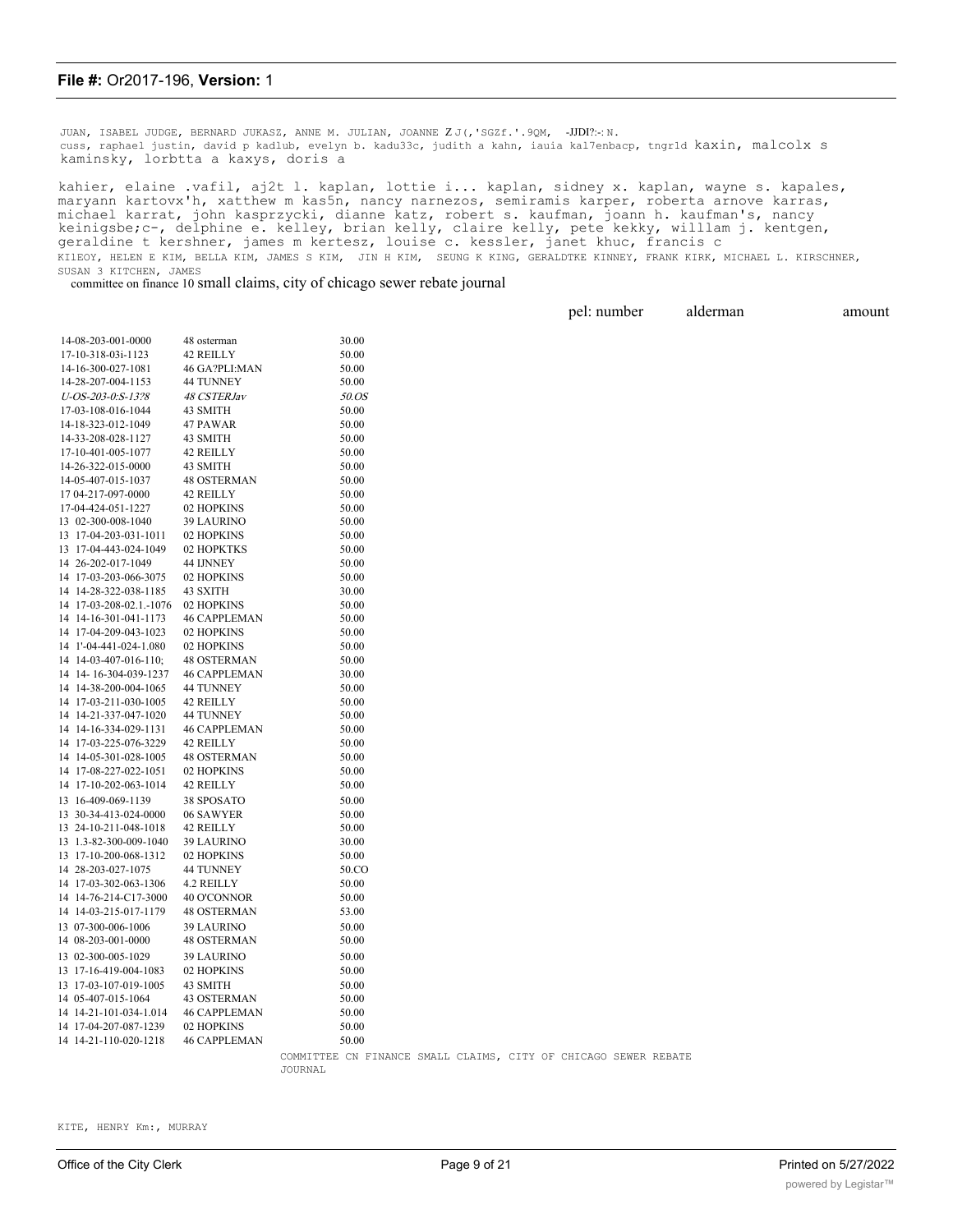kitt, walter klaviter, kloud, wtlliam klut;:n:ck, ltkda kntght, james r. kncch, dtmitra<br>kncwlfs, sally jo ho, won khak kdehlfr, dorothy e. holds, nancy a. konitz, linda<br>konsewtcz, teresa, fonstaios, mart a g koohersmitk, b KOZIOWSXI, HIREKCS KOZLOWSKI, JOSEPH M. KRAMER, EDWARD KRAVITZ, BARBARA KRTE38, PEARL KRINSKY, LOIS G KROIN, JEFFREY S KRYSTOE, VIOLET G KJBAIA, MARY RUTH KIL2AN, ANTON! KUSPER,JR. STANLEY T KUSSMANN, PATRICIA J KUTSCHKE, ANNELIS TAMACKi, WALTER LANDAU, JOYCE R IAPPTNG, NORMAN E. 1AWSOK, ETHEL V. LEDUC, JOSEPH ! RITA LEE, ARTURO ij:e, MAY F. LEE, TONG H. LEE, TONG Y LEER, ROSEMARIE EL LEMKE, REGIMA C. IJ30MARD, EDMOND ? LEONARD, PATRICIA LERACZ, 3ERN:CE B. LEVLNi;;, MARSHALL levitt, carl b 1. ibet, burton l: eberstejn, l: sl: e h una, carmencita  $17-03-103-0.02 \cdot 34$ 17-33-214-024-1370 14-21-106-0:7-0000 14-08-203-016-1298 14-21-307-047-1209 :7-04-207-037-1201 17-10-132-037-1641 17-04-207-087-1071 17-10-400-012-1236 :4-08-203-017-1480 :3-10-200-026-1256 17-09-410-014-1135 14-33-422-068-1335  $13 : . 6 - 110 - 349 - 1005$ 14 28-200-004-1:49 14-28-201-015-1044 14-21-101-034-1345 14-08-203-001-0000 17-03-204-064-2384  $13 - 8 - 409 - 037 - 1165$ 19-20-100-058-1004 17-10-219-023-1.104 17-03-202-063-1038 17-10-328-031-1097 17-03-202-06.5-1108 17-22-110-125-1021 17 16-424-005-1051 4-33-423-048-1.408 18 31-107-024-1090 17-03-202-061-1073 14-18-323-012-1009 14-15-323-012-1041  $1/-10-202-063-1169$ 10-36-118-005-1034 17-03-202-063-1049 17-30-401-005-1233 17-33-222-025-1397 14-06-213-014-0000 14-05-407-017-1164 17-04-441-024-1183 17-10-132-037-1034 13 02-300-008-1013 17-10-200-065-1023 14 21-110-020-1624  $20 12 - 100 - 003 - : 654$  $17 - 10 - 316 - 031 - 1281$  $17 - 10 - 202 - 063 - 1023$  $14 - 28 - 200 - 004 - 1054$  $10 - 36 - 120 - 805 - 3375$  $14 - 28 - 206 - 005 - 1064$  $14 - 21 - 111 - 057 - 1399$ 50.00 50.00 50.00 50.00 50.00 50.00 50.00 50.00 50.00 50.00 50.00 50.00 50.00 50.00

 $50.00\ 50.00\ 50.00\ 50.00\ 50.00\ 50.00\ 50.00\ 50.00\ 50.00\ 50.00\ 50.00\ 50.00\ 50.00\ 50.00\ 50.00\ 50.00\ 50.00\ 50.00\ 50.00\ 50.00\ 50.00\ 50.00$ 

50.00 50.00 50.00 50.00 50.00 50.00 50.00 33.30 50.00 50.00 50.00 50.00 53.00 50.00 COMMITTEE ON FINANCE SMALL C1A1.MS, CITY OF CHICAGO SI-WES REBATE JOURNAL

**NAME** 

LINDEN, CAROLE H. LINEHAN, MARGARET D LTN3TANE, MARY L. LINTON, CYNTHIA C. LINWOO;;, PHYLLIS H. LI PEA. LINDA M LIPSCi'.ER, BRENDA LIFSCCMB, THOMAS **LLOREKTS REGINA S** LOCKE, WILLIAM J. i JUDI'IH LOCKER. PHYLLIS J. LOE3, JOHN W. IjOELLBACH, HERMAN J. LONDON, ESTELLE LONG, 3REKDA G LONG, RACHEL H. **LOPATA, JAMES R** LOPATNA, SUSANA G. **LOPEZ, MARA I** LOPEZ, MARTHA LOPRESTI, VINCENT M. LOS, ZOEIA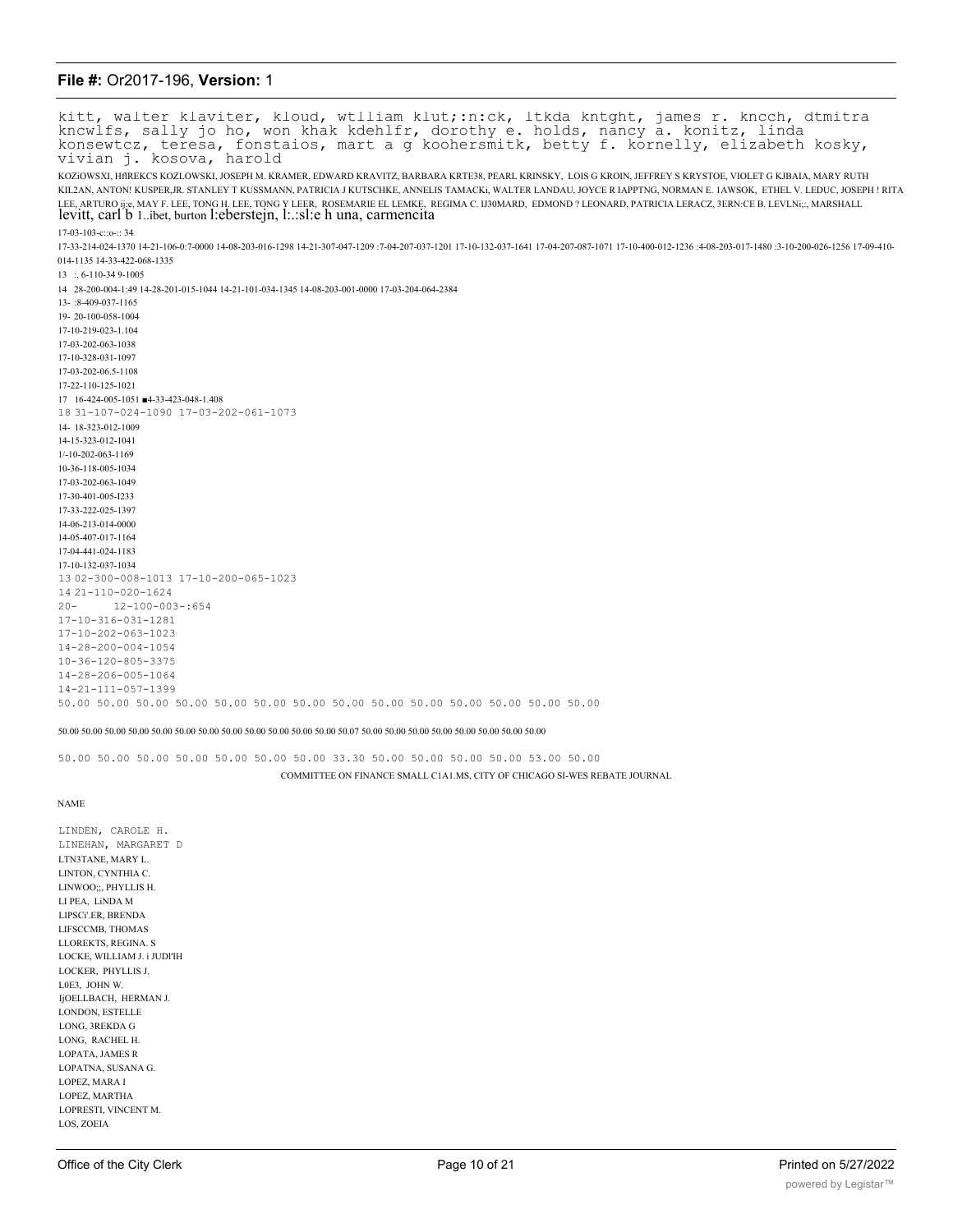LOWS, EMMA A 1..UCZAK, EDWARD L LUG A!, JENNIFER A. LUSTER, JACQUELINE LYNCH, JOANNE K. LYNCH, NARY ANNE LYNG. SHEILA M. LYNN, ANil A V MAC DONALD, NORMAN M.

MADDEN, MARILYN D MAGIDSON, ERROL M. MAGNUSZEW3KI, JOAN P MAKOWSNI, REN ATA V. MAKRINSKI, AIDA L. MALLEK, JULIE A MALLETTE, RICHARD XALONE, BEVERLY E. MANAS, MARLOU MANCUSO, JAMES W MANGHLSON, DARL R MANLEY, FRANCIS L MANN, JUDITH K MANN \_No, IARBARa MANN '. NG, MARY L. MANTEL, MARY J MANZARDO, TERESA. MAUZO CHAJON, MARIA ii MARCHAND, JAMES R<br>PIN WJK3ER ALDERMAN **AHXKT** 

|                                    |                      | AUAN 1 |
|------------------------------------|----------------------|--------|
| 17-10-103-021-1244                 | 42 REILLY            | 50.00  |
| 14-3 3-323-012-1040                | 47 PAWAR             | 50.00  |
| 14-2:-307-047-3114                 | 44 TUNNEY            | 50.00  |
| 17-03-203-021-1055                 | 02 HOPKINS           | 50.00  |
| 13<br>18-410-033-1013              | 38 SPOSATO           | 50.00  |
| 13<br>17-04-222-062-1119           | 02 HOPKINS           | 50.00  |
| 16-30":-039-i:i9<br>14             | <b>46 CAPPLEMAN</b>  | 50.00  |
| 14 :.7-04-209-043-1207             | 02 HOPKINS           | 50.00  |
| $:4-21$ $:0$ "! $-034-1138$<br>14  | <b>46 CAPPLIMAN</b>  | 50.00  |
| 17-04-424-051-1069<br>14           | 02 HOPKINS           | 50.00  |
| 10-36-100-018-1239<br>14           | 50 SILVERSTEIN       | 50.00  |
| 14<br>17-03-301-076-1003           | 02 HOPKTNS           | 50.00  |
| 14-08-203-001-0000<br>14           | <b>48 OSTEPM.AN</b>  | 50.00  |
| 10-36-100 -011-1213                | 50 S:LVERS'1'EN      | 50.00  |
| 17-02-201-069-1019                 | 02 HOPKINS           | 50.00  |
| 14-21-314-046-1002                 | <b>44 TUNNEY</b>     | 50.00  |
| 17-03-104-020-1039                 | 4 3 SMITH            | 50.00  |
| .14-28-207-004-1259                | 44 TUNNEY            | 30.00  |
| 13 38-409-074-1039                 | 38 SPOSATO           | 50.00  |
| 14<br>18-323-012-3022              | 47 PAWAR             | 50.00  |
| 14<br>13-18-409-056-1020           | 38 SPOSATO           | 50.CO  |
| 13<br>1.6-102-026-1011             | <b>45 ARENA</b>      | 50.00  |
| 17-10-108-027-1245<br>13           | <b>42 REILLY</b>     | 50.00  |
| 13<br>17-10-401-005-:!36           | 42 REILLY            | 50.00  |
| 14<br>05-221-021-2019              | <b>48 OSTERMAN</b>   | 50.00  |
| 14<br>20-32-100-003-1011           | 04 KING              | 50.00  |
| 17-10-400-012-1344<br>14           | 42 REILLY            | 50.00  |
| 14<br>14-33-409-024-1123           | 43 SMITH             | 50.00  |
| 14<br>17-04-21 6-064-1.428         | 02 HOPKTNS           | 50.00  |
| 14<br>27-10-133-037-1140           | 42 REILLY            | 50.00  |
| 11-30-322-033-1033                 | 49 MOORE             | 50.00  |
| 20-34-413-024-0000                 | 06 SAWYER            | 50.00  |
| 14-08-203-001-0000                 | <b>48 OSTERMAN</b>   | 50.00  |
| 1.4-28-200-004-1057                | <b>44 TUNNEY</b>     | 50.00  |
| 13- C9-311;-041-1006               | <b>45 ARENA</b>      | 50.00  |
| 20-12-100-003-1189                 | 04 KING              | 50.00  |
| 12 01-401-043-3010                 | 41 NAPOLITANO        | 50.00  |
| 15-41 <sup>1</sup> -031-1004<br>13 | 39 LAURINO           | 50.00  |
| 14 08-203-001-00C0                 | <b>48 OSTERMAN</b>   | 50.00  |
| 14 17-15-307-036-2033              | 02 HOPKINS           | 30.00  |
| 14 17-09-4:0-01.4-1829             | 42 REILLY            | 50.00  |
| 14-33-423-048-1102                 | 02 HOPKINS           | 50.00  |
| 17-09-410-014-1693                 | <b>42 REILLY</b>     | 50.00  |
| 17-03-204-064-1106                 | 02 HOPKINS           | 50.00  |
| 23-10-200-026-1.236                | 33 LAURINO           | 50.00  |
| 17-04-228-045-1005                 | 02 HOPKINS           | 50.00  |
| 20-13-103-029-1099                 | 05 HAIRSTON          | 50.00  |
| 14-05-23 5-015-123 6               | <b>48 OSTERMAN</b>   | 50.00  |
| 17-04-210-027-3.004                | 02 HOPKINS           | 50. CO |
| 14-06-214-017-0000                 | 40 O'CONNOR          | 50.00  |
| 14-17-413-017-1012                 | <b>46 CAPPI EMAN</b> | 50.00  |

COMMITTEE ON FINANCE SMALL CLAIMS, CITY OF CHICAGO SEWER REBATE JOURNAL

#### **AMOUNT**

MARCUS, SHELDON H 1-13RDEN, HERBERT F MARES, ROBERT C MARGOLIN, FRANCES S MARKWARDT, FRANCES J. MARTIN, ROSE M. MARTIN, RUTH L. MASSEL, SANDRA M. MASTROLANI, LOUISE J. MATELES, RCSLYN F MfflESKY, ELISABETH MATUSOEF, tXNA!« MATZ, GREGORY J MAXEY, ERNEST T. MAXWELL, TOBY V MAY, FLOYD A MAYEDA, JANE MAZU3, EDWARD H XAZZCNI, SUSAN W MCiXNALD, JOSEPHINE MCHCSE, ARANI G MCINERNEY, TIMOTHY F MCKINLAY, PATRICIA MCLAUGHLIN, JOHN MCNSELA, PATRICLA I). MCNEIL, SUSANNA M MEDNICK, SUSAN MELCHIOR, HELEN V: MEICHOR, AIIGELA J. MELTON, HOWARD W MENDEL, ANN MENDELSOHN, A',FREDA A. ffiNGKINI, WANDA M MENTUS, SANDRA J MERRIWFATHER, FLOPJENCE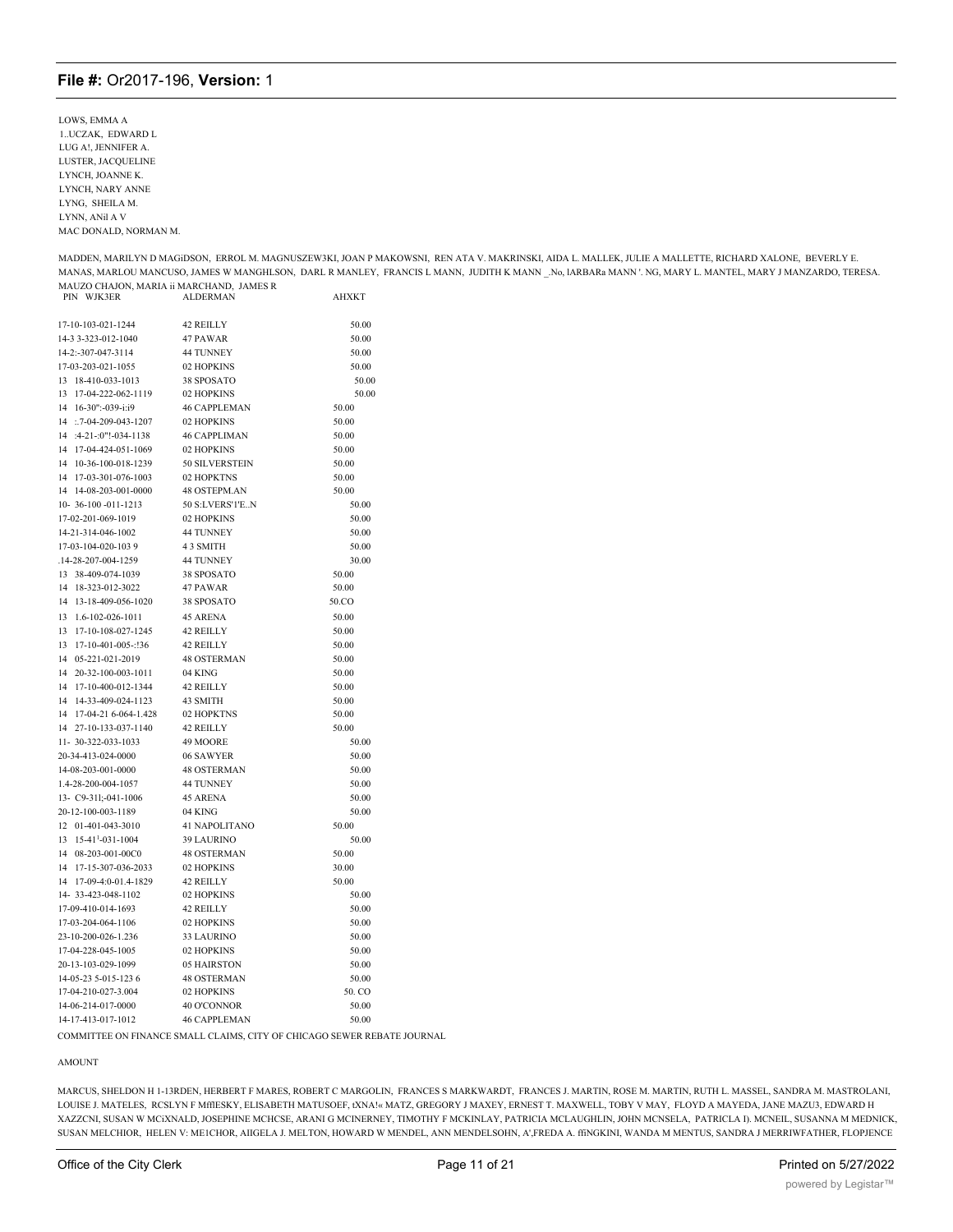| METCALF, ADRIEKNE G MEYER, BEVERLY M. MEYERS, BARBARA 3 MTCi ALETZ, ROBERTA A. MIGDAL, RUTH A. MIHAI, NEDELEA MILLER, DONALD P MILLER, LINDA M MILLER, MICHAEL                                                                                     |
|----------------------------------------------------------------------------------------------------------------------------------------------------------------------------------------------------------------------------------------------------|
| MILLER, NANCY N. MILLS, EDWARD S MINGHI, MICHAEL A. MIRANDA, IMELDA MT3EREICINO, LEO MISZKIEWICZ, FRANK MITCHELL, 3ETTYE<br>14-33-201-017-1002                                                                                                     |
| 14-32-226-353-1301                                                                                                                                                                                                                                 |
| 17-04-209-043-11.71                                                                                                                                                                                                                                |
| 14-03-211 (-6012-201-201-201-201-201-201-201-201-103 1-104-02-1163 il-31-114-022-1037 14-03-703-017-1354 14-28-202-017-1010 17-03-321-011-1026 17-03-214-013-1013 17-04-207-037-1506 17-03-315-013-1170 14-03-211                                  |
| -016-1033 25-10-419-017-0000 14-20-223-036-1005 14-05-403-019-1060 17-03-208-021-1081 1J-04-441-024-1175 14-; 8-323-01.2-1.307 17-10-211-321-1342 14-03-203-1.10-3200 17-03-103-028-1210 17-04-224-049-                                            |
| 1081                                                                                                                                                                                                                                               |
| 13 18-410-034-1.037<br>14 33-316-134-0000 17-03-202-061-1062 17-05-1.11-005-0000 14-08-709-022-1074 17 03-314-014-1039 17-10-723-033-1.412 14-21-110-                                                                                              |
| 020-1278 17-16-108-033-1211 17 04-207-036-1518 30-34-413-024-0000 14-33-423-043-1352 17-33-226-065-1058 17-03-222-023-1036                                                                                                                         |
| 13 02-300-008-1003 17-03-201-076-1070                                                                                                                                                                                                              |
| 14 08-408-035-0000 17-04-441-024-1027 17-03-106-027-10.27 17-03-104-020-1075 17-04-209-043-1191 17-13-309-015-1824 14-28-312-377-1023 14-21-110-020-1536 17-15-107-078-1371 13-18-410-033-1020 17-34-                                              |
| 106-032-1023<br>43 SMITH                                                                                                                                                                                                                           |
| 43 SMITH                                                                                                                                                                                                                                           |
| 4302<br>HOPKINS                                                                                                                                                                                                                                    |
| 44 TUNNEY                                                                                                                                                                                                                                          |
| 46 CAPPLEMAN                                                                                                                                                                                                                                       |
| 43 SMITH                                                                                                                                                                                                                                           |
| 50S i LVERSTEIN                                                                                                                                                                                                                                    |
| 48 OSTERMAN                                                                                                                                                                                                                                        |
| 44<br>TUNNEY<br>02 HOPKINS                                                                                                                                                                                                                         |
| 02 HOPKINS                                                                                                                                                                                                                                         |
| 42 REILLY                                                                                                                                                                                                                                          |
| 4202<br>HOPKINS                                                                                                                                                                                                                                    |
| 4248<br>OSTERMAN                                                                                                                                                                                                                                   |
| 4208<br>HARRIS                                                                                                                                                                                                                                     |
| 4 6<br>CAPPLEMAN                                                                                                                                                                                                                                   |
| 48 OSTERMAN<br>02 HOPKINS                                                                                                                                                                                                                          |
| 02 HOPKINS                                                                                                                                                                                                                                         |
| 47                                                                                                                                                                                                                                                 |
| 42                                                                                                                                                                                                                                                 |
| 48 OSTERMAN                                                                                                                                                                                                                                        |
| 43 SMITH                                                                                                                                                                                                                                           |
| 02 HOPKINS                                                                                                                                                                                                                                         |
| 33 SPOSATO                                                                                                                                                                                                                                         |
| 45 SMITH                                                                                                                                                                                                                                           |
| 42 REILLY<br>.43 SMiTH                                                                                                                                                                                                                             |
| 430STERMAN                                                                                                                                                                                                                                         |
| 07HOPKINS                                                                                                                                                                                                                                          |
| 42 REILLY                                                                                                                                                                                                                                          |
| 46 CAPPLEMAN                                                                                                                                                                                                                                       |
| 4.2<br>REILLY                                                                                                                                                                                                                                      |
| 03 HOPKTNS                                                                                                                                                                                                                                         |
| 06 SAWYER<br>02 HOPKINS                                                                                                                                                                                                                            |
| 02 HOPKINS                                                                                                                                                                                                                                         |
| 42 REILLY                                                                                                                                                                                                                                          |
| 39 AJRINO                                                                                                                                                                                                                                          |
| 02 HOPKINS                                                                                                                                                                                                                                         |
| 48 OSTERMAN                                                                                                                                                                                                                                        |
| 0.2<br>HOPKINS                                                                                                                                                                                                                                     |
| $4 \quad 3$<br>SMITH<br>43 SMITH                                                                                                                                                                                                                   |
| 02 HOPKINS                                                                                                                                                                                                                                         |
| 42 RETLLY                                                                                                                                                                                                                                          |
| 43 SMITH                                                                                                                                                                                                                                           |
| 46 CAPPLEMAN                                                                                                                                                                                                                                       |
| 42 FfTLLY                                                                                                                                                                                                                                          |
| 38 SPOSATO                                                                                                                                                                                                                                         |
| 04KING                                                                                                                                                                                                                                             |
| 50.00 50.00 50.00 50.00 50.00 50.00 50.00 50.00 50.00 50.00 50.00 50.00 50.00 50.00 50.00 50.00 50.00 50.00 50.30 50.00<br>50.00 50.80 50.00 50.00 50.00 50.00 50.00 50.00 50.00 50.00 50.00 50.00 50.00 50.00 50.00 50.00 50.00 50.00 50.00 50.00 |
| 50.00 50.00 50.00 50.00 50.00 50.00 50.00 50.00 50.00 50.00 50.00                                                                                                                                                                                  |
| COMMITTEE ON FINANCE SMALL CLRZXS, CI7Y OF CHICAGO SEWER REBATE JOURNAL                                                                                                                                                                            |

NAME

MTZRAH1, CARYij MOC-ILL, SUSAN G MOHAN, JAMES J K5NAGHAN, PATRICIA MORGAN, DCMENICA MORGANJONES, THSUft M0R1KAWV, PEGGY H MORLEY, JAMES H MCRRI3S, LILA C YCSR'i SSEY, FATHLEEK MORROW, SANDRA L

Moscow (1982), regarding the contract of the contract of the contract of the contract of the contract of the contract of the contract of the contract of the contract of the contract of the contract of the contract of the c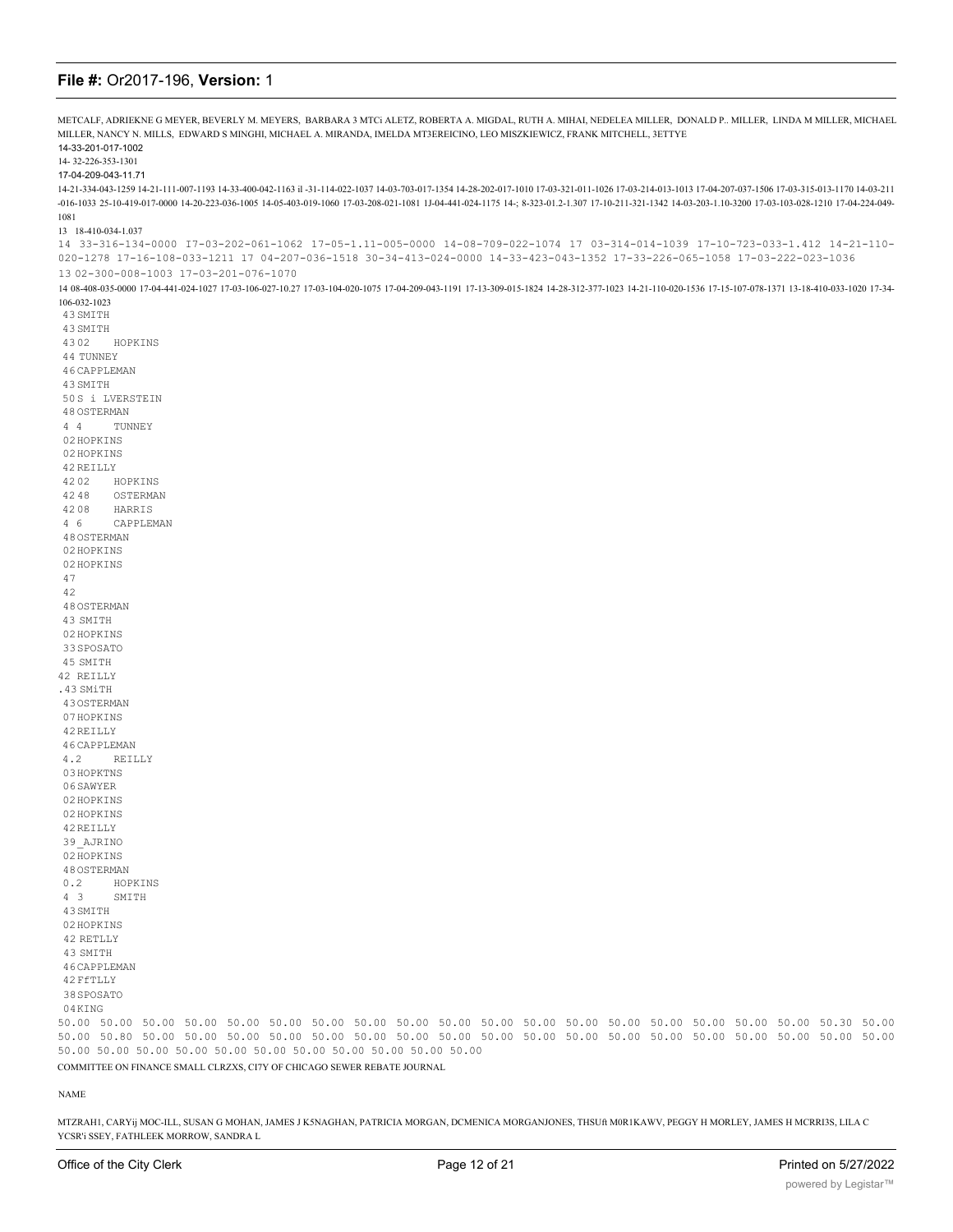MOSCCVTiz, regard

MOSLEY, MARVA E XROCZKOWSK1, CAROL A MROZKK, LARRY MUELLER, SARAH M MULLER, LINER B MULLIGAN, PATRICIA MIJRKOWSKI, JANET A MURPHY, ELIZABETH A MURPHY, JOHN F MURRAY, ANN MURRAY, JAMES P MUSSMAN, FREDRIC P MUINANSKY, JACQUELINE NAGSL, SUSAN KACLER, ARDEN NAGUWA, CHARLES X. NAGY, MARGARITA I'IAKAMCTO, NANCY K.

#### $wk > j::w$ , marie r.

MARD'NI, GLORIA NARON, ROSARICA NARROD, GLORIA NASH, LILLIAN J. NATHAN, MARION J NAUGITON, BARBARA J NAUGHTON, JAMES E NAUMANN, JUDITH NEIMAN, WILLIAM J<br>NELSE.N, JUDITH C. NELSON, FLORENCE NELSON, STEPHEN W NEMO ROW, BETTY sandra noah, doris kirch nolle, carole a finnegan

| PIN NUMBER                                               | AIDERMAN                                | <b>AMOUNT</b>               |          |
|----------------------------------------------------------|-----------------------------------------|-----------------------------|----------|
|                                                          |                                         |                             |          |
| 17-04-441-024-1055                                       | 02 HOPKINS                              | 50.00                       |          |
| .14-33-422-068-J340                                      | 02 HOPKINS                              | 50.00                       |          |
| 17-04-716-064-1322                                       | 02 HOPKINS                              | 50.00                       |          |
| 20-14-203-046-1005                                       | 05 HAIRSTON                             | 50.00                       |          |
| 17-05-200-063-1107                                       | 02 HOPKINS                              | 30.00                       |          |
| 25-10-419-017-0000                                       | 08 HARRIS                               | 50.00                       |          |
| 17-10-211-024-1017                                       | 42 REILLY                               | 50.00                       |          |
| 17-04-210-027-1056                                       | 02 HOPKINS                              | 50.00                       |          |
| 14-33-422-063-1209                                       | 02 HOPKINS                              | 50.00                       |          |
| 17-03-101-027-1055                                       | 43 SMITH                                | 30.00                       |          |
| 37-15-307-036-1023 02 HOPKINS                            |                                         | 30.00                       |          |
|                                                          | 21-31-122-024-2006 50 SILVERSTEIN 50.00 |                             |          |
| 14-05-215-017-1360 48 OSTERMAN                           |                                         | 50.00                       |          |
| 17-31-210-148-1174 03 DOWELL                             |                                         | 30.00                       |          |
| 17-10-111-014-1313 42 REILLY                             |                                         | 30.00                       |          |
| 17-10-400-017-1820 42 REILLY                             |                                         | 30.00                       |          |
| 17-04-224-049-104 502 HOPKINS                            |                                         | 30.00                       |          |
| 14-16-323-015-1090 47 PAWAR                              |                                         | 30.00                       |          |
| 12 24-100-111-5001 38 SPOSATO                            |                                         | 50.00                       |          |
| 12 17-04-208-031-1119                                    |                                         | 02 HOPKINS                  | 50.00    |
| 12 17-09-114-021-1113                                    |                                         | 42 REILLY                   | 50.00    |
| 12 14-08-203-017-1319                                    |                                         | 48 OSTERMAN                 | 50.00    |
| 12 17-03-720-020-1635                                    |                                         | 02 HOPKINS                  | 50.00    |
| 12 17-04-207-086-1047                                    |                                         | 02 HOPKINS                  | 50.00    |
| 12 14-21-106-029-1006                                    |                                         | 46 CAPPLEMAN                | 50.00    |
| 12 1 /-10-20.2-06.2-10.24                                |                                         | 4.2 REILLY                  | a0.00    |
| 12 ■4-16-304-039-1132                                    |                                         | 46 GAPPLEMAN                | 30.00    |
| 12 34-05-215-015-1519                                    |                                         | 48 OSTERMAN                 | 50.00    |
| 12 17-'0-302-063-1038                                    |                                         | 42 REILLY                   | 50.00    |
| 12 14-06-405-029-1009                                    |                                         | 40 O'CONNOR                 | 50.00    |
| 12 27-09-410-014-1581                                    |                                         | 42 REILLY                   | 50.00    |
| 12 17-09-122-010-1339                                    |                                         | 42 REILLY                   | 50.00    |
| 12 17-10-400-012-1849                                    |                                         | 42 RETLLY                   | 50.00    |
| 12 17-03-314-014-1048                                    |                                         | 02 HOPKINS                  | 50.00    |
| 12 20-12-100-003-1006                                    |                                         | 04 KING 50.00               |          |
| 12 14-21-101-035-1011                                    |                                         | 46 CAPPLEMAN 50.00          |          |
| 13 15-411-025-1013 39 LAURINO                            |                                         | 50.00                       |          |
| 13 13-16-409-074-1147                                    |                                         | 38 SPOSATO                  | 50.00    |
| 13 17-219-061-1009 40 O'CONNOR<br>13 5 7-03-208-005-0000 |                                         | 50.00                       |          |
| 13 5 7-03-208-005-0000                                   |                                         | 02 HOPKINS                  | 50.00    |
| 14 28-318-077-1071 43 SMITH                              |                                         | 50.00                       |          |
| 14 14-38-322-038-1186                                    |                                         | 43 SMITH 30.00              |          |
| 14 17-04-707-036-1553                                    |                                         | 02 HOPKINS                  | 50.00    |
| 14 17-03-202-065-1109                                    |                                         | 42 REILLY                   | 50.00    |
| 14 14-21-301-028-0000                                    |                                         | 46 CAPPLEMAN                | 30.00    |
| 14 17-22-210-100-1129                                    |                                         | 03 DOWELL                   | 30.00    |
| 14 17-09-227-030-1124                                    |                                         | 42 REILLY                   | 50.00    |
| 14 17-24-306-032-1015                                    |                                         | 04 KING 50.00               |          |
| 14 14-08-203-013-1122                                    |                                         | 48 OSTERMAN                 | 32.00    |
| 14 17-03-222-015-0000                                    |                                         | 02 HOPKINS                  | 52.00    |
| 14 U-28-206-005-1233                                     |                                         | 44 TUNNEY                   | 50.00    |
|                                                          |                                         | and the company of the com- | . . 11 1 |

# committon - 'inance small clatm-s, city or chicago

SESIER SF.BA.Y. JOURNAL

KCRRIS, JAMES NOTKOJ™, RUDOLPH KCWK, HELEN E. NOVAK, TERESA y<br>kowak, miroslawa kozawa, ar!,ene j njoeixan, bakb/>ra :j kute3:, daniel s O'Connor, eliza;-;';::: O'CONNOR, gkrai.tin:' m. O'CONNOr, k.ta O'lary, el.za;;;;::: o'neal, john

 $0'$ i'OOLE, ROBERT D. OAKLLEE, FATSICIA CCONNELL, MARION F OH, MUNJA OK:, IVTNUKO OLAH, GERTRUDE ox/YK, heitja

 $0, K, GAY$ 

cman, thomas:, 0r17z, elizabeth m. ortoky, a'crew

OSIMOWIC", CERA.JjINE :L OSTEP, CHARLOTTE A. OTvOS, RCBERI IL OYENEYIN, ROSETTA ?AA3, WALTER IAIGHA'.' JR, KENNETH A. PAJGE, STEPHEN PAEIN, SHERWIN E. FALESH, JfjANNE

 $KAXf$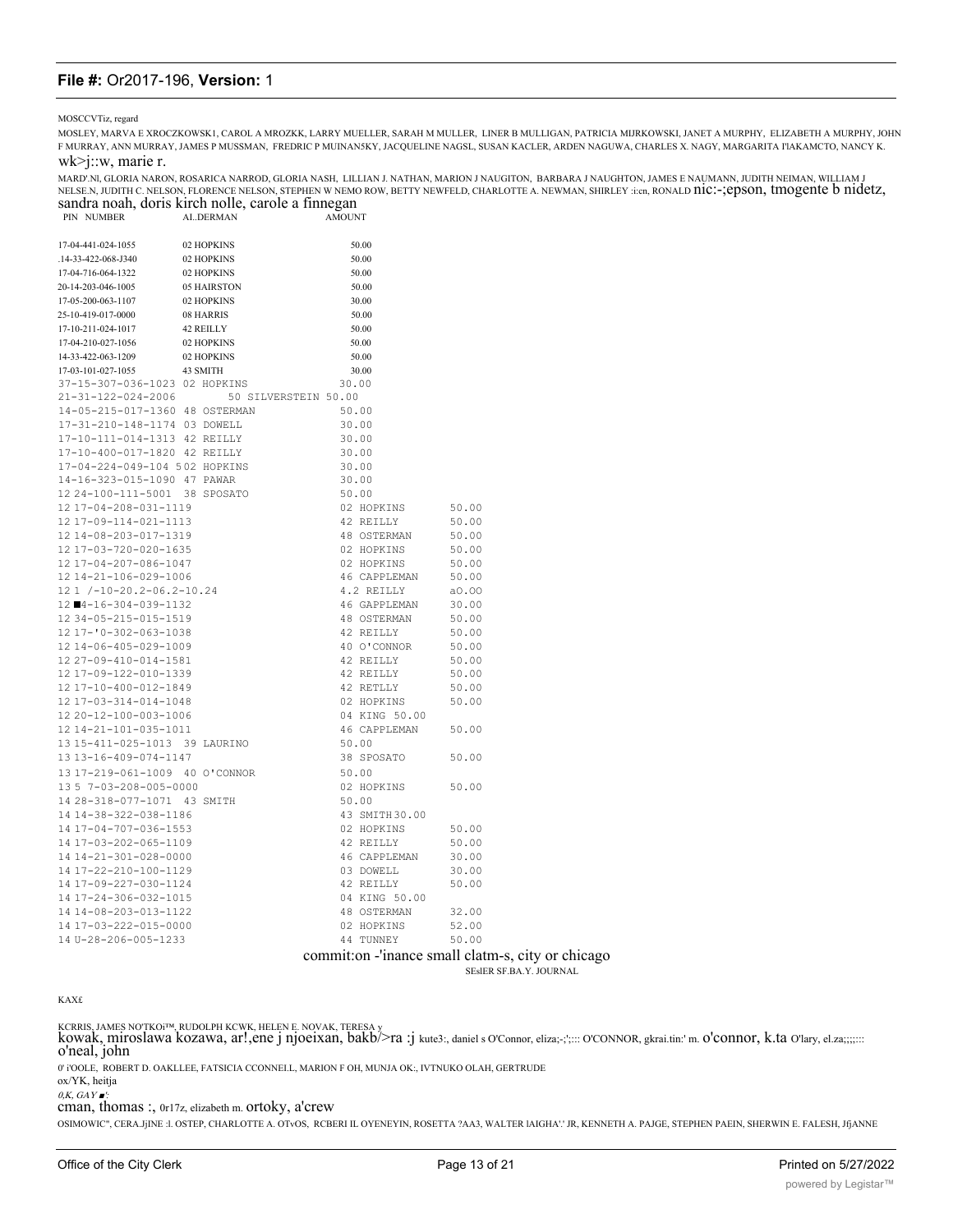fant2k, sharon n. fankc, jessie i-anotio, plane j

PARKER, HEDft:G

pasek, wania ^assaro, lank":' passar:?, terry passman, toni freed pattepscw, rlssell pajser, george pearse, ciaire pelivacvtc, ai.eksand.ir feller, sherry fereii-lan, rosa gsfekstom: perez, ce! ia k perk'ks, ken perkov.ch jr., mark j. \_esclok, mary PIN WTMBEE ALDERMAN AMOUNT

 $u$ -::i--:j-j'>-ijfe ..]& cappleman 50.00 44 50.or. i<-ne-~cc-cc<-:oii tunney rMO-<0-.-CC5-li80  $12$ reilly  $so.00$ 50.00  $i4 \sim 33 - 409 - 034 - 36i$  $43$  sm:th 15-1 > <-! - 09-034 -: 035 38 **SPOSATO** 30.00 14 21-308-:':j9-20:.0 **40 CAPPLEMAN** 50.00 1.7-05-2:4-0:4-1:43  $02$ :;cpk:ns 50.00  $17 - 0 - 11 - 0$ <sup>4</sup>-1037  $42$ REILLY 50.00  $\mathcal{C}$ **HOPKINS**  $1.7 - 03 - 22 = -08 - 107$ 30.00 27-04-209-043-1044 05 **HOPKINS** 30.00 **HOPKINS**  $: .7 - 0 - 424 - 004 - 1110$  $02$  $:0.00$ 24-29-414-040-1002  $43$ **SMITH**  $.0.00$ 49 MOOSE 11-32-312-019-1008 50.00 48 **OSTERMAN** "4-06-203-017-1169 30.00  $::$ '-03-104-070-1036 43 **SMTH** 50.00  $42$  $3 - 20 - 400 - 035 - 11.52$ REILLY 50.00  $47$  $-4 - 18 - 273 - 017 - 106$ PAWAR 50.00 34-18-353-013-3068 47 IAWAR 50.00 38 SPOSATO 80.00 :3-13-411-006-1000 15 09-528-059-2:":08 45ARENA 50.00 15 17-04-207-087-:595 07HOPKINS 50.00  $15$  17-04-422-025-::44 02HOPKINS 50.00 15 14-28-309--021-2334 43SMITH 50.00 15 17-10-708-0.10-1" 55 48REILLY 50.00 4 2 SMITH 15 U-28-516-O64-0000 30.00 15 14-78-507-004-1835 44TUNNEY 30.00 15 14-55-430-042-1550 43SMITH 50.00  $7^{\sim}$  -: 0-4i9-0:7-uooo Harris  $50.00$  $\circ$ "7-03-320-020-1053  $02$ **HOPKINS** 30.00 14 53-208-028-1316 43SMITH 50.00  $14 : 4::".8-322-013-0000$ 43SMITH 50.00 14 :4-05-215-015-1337 46OSTERMAN 30.00 15 16-116-032-1005 43O'COTINOR 30.00  $15 \quad 17' \quad 16.4 \quad 39.007 \cdots 45$ 07HOPKINS  $0.00$ 15 1/-03-220-020-::65 07HOPKINS  $:3.30$ 15 17-04-707-036-:363 07-OPN2K3  $:.8.30$ 14 36-503-7.:i-2777 46CAPPLIMAN 30.00  $15 \tcdot 7.705.084.1006$ 41 Ν ΑΡΟΙ ΙΤΑΙΟ 30.00 15 17-83-720-020-1660 02HOPKINS 50.00 02HOPKINS 15 17-05-220-020-1629 50.00  $15 \quad 17 - 0 - 702 - 063 - 1049$ 42REILLY 30.00  $: (-0.31): -0.58 - 1022$ 42REILLY 50.00 15 15 74-06-213-014-0003 4602227! IMA" 30.00 15 :7-03-222-022-1214 02HOPKINS 30.00 15 23-29-221-05V-0000 30REBOYRAS 50.00  $1 - 1 - 05 - 04 - 065$  $42$ reilly 50.00  $14 - 05 - 205 - 011 - 1320$  $46$ OSTERMAN  $83.00$ 13 32-327-030-1386 49MCORE 50.00 13 17-04-703-029-107802 HOPKINS 50.00 14 22-423-7-; 6-i217 07HOPKINS 50.00 14 11-26-516-064-100443 SMITH 50.00

COMMITTEE ON FINANCE SMK1 CLR-XS, CITY Or CHICAGO SEWER REBATE JOURNAL

#### **FIN NUMBER**

PETER, WALDTRAUT L. BEYERS, MARY B PETERSON, JEAN E PETERSON, JULTETA PHINAZTRUP, SUPHA PIEDALLU, MARCEL PTENKOS, ANGEIA V. PICHEN, ERNA PINSLER, REUVEN PINTO, CARMEN PITNER, ZKLMR M INYTLKMAN, KENNETH S PIZARRO, CORAZON PLUCKEIIAUM, JOHN F. POCLAS:-;, HELEN PORA7, AVNER PORTER, LOVELLE POSNER, CARMEN A POTTAGE, HELEN POUR, MARCELLE H. POWELL, CARYL S. POWELL, THOMAS V. PRETS, LYNN W. PRENDELCAST, JOSEPH T PFENEVOST, IREKA 3 PRICE, GEORGE K PRICE, UVENIA OUICK, HELENIYARIE RAHII, GEORGE RA." PERT", PAUL E. P.APPEL, JOHN P. RASHID, PHILIP RITNY, RUTH RERACI, SIANT,EY J. Y.EED, TONCI P. ILEESE, PRENILIA REI'ER, .HARVARD RENSNER, J'u'ERGEN KEPOP.TO, DALE CARMEN REYES, DELORES J. RHODES, RECINA M. RICHMAN, GERALD RICKS, BARBARA RIORDAN, DIANE T RISTIC, BOZICA RISTTC, LILIAN/A RITCHIE, DIANA A ROBERTS, DAVID R ROBERTS, STEVEN ROBERTS, WILLIAM ROBICSEK, RODICA

 $1.1 - 32 - 202 - 020 - 1010$ 

 $14 - 21 - 306 - 040 - 1018$ 

14-18-323-212-1C17 17-09-337-392-2266 17-03-201-069-1021 14-05-407-016-1100 13-18-410-035-1034 17-10-309-015-1904 17-04-413-021  $-1091$ 

13 10-200-026-1120 1.3-02-300-005-1035

14 28-318-064-1327 14-21-101-034-1051 17-04-424-051-1241

9-36-411-034-1007 17-10-202-083-1132 25-04-901-700-0000 17-03-200-063-1019 17-10-200-068-1228 14-21-106-017-0000 27-03-208-002-0000 27-04-211-033-1047 14-21-305-030-1209 14-33-208-028-1437 1.7-04-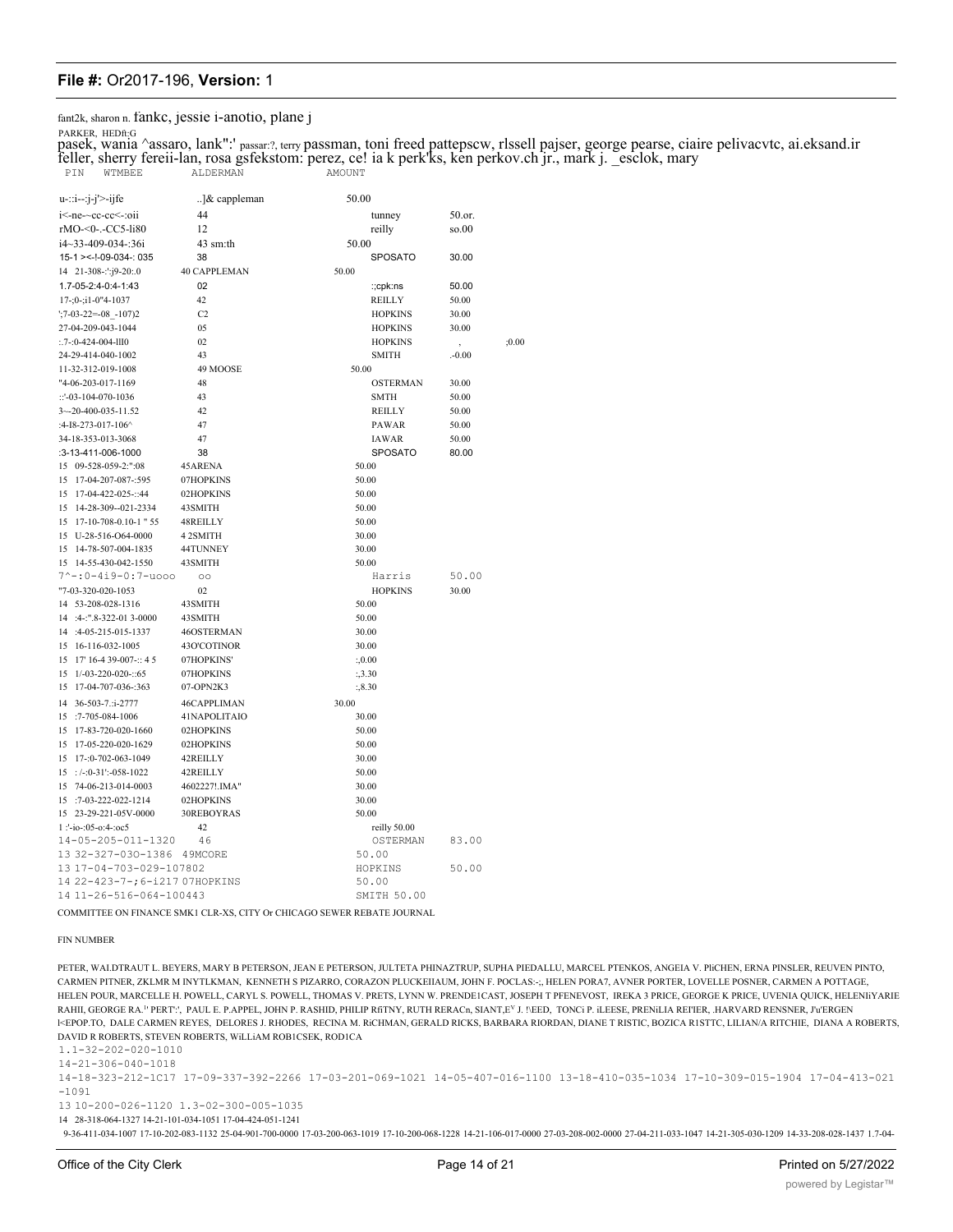209-043-1058 :7-04-.2.2.2-06.2-1148 14-21-111-007-1373 14-08-408-029-0000 17-16-108-033-1077 17-09-410-014-1316 17-10-400-012-1665 1.7-03-1.04-020-1.064 17-03-202-064-2019 13 :..8-4::-005-:.044 20-1.2-100-003-1289 25-11.-300-01.7-0000 14 23-200-003-1349 17-33-222-315-0330 14-05-403-022-1001 17-10-400-01.2-1851 13-17-117-038-1006 11-29-311-026-1003 20-12-100-003 -1067 13-10-200-026-1212 13 09-328-064-1009 14 05-215-017-1415 14-33-423-048-1316 14-05-403-023-1133 17-10-214-016-1412 14-18-323-012-1087 17-03-222-015-0000 HOPKINS OSTERMAN SPOSATO 42 REILLY 02 HOPKINS 39 T.AURINO 39 LAURINO 43 SMITH 4 6 CAPPLEMAN 0.2 HOPKINS 41 NAPOLITANO 42 REILLY 08 HARRIS 02 HOPKINS 02 HOPKINS 46 CAPPLEMAN 02 HOPKINS 02 HOPKINS 46 CAPPLEMAN 43 SMITH 02 HOPKINS 02 HOPKTNS 46 CAPPLE1-AN 48 CSTERYAN 4 2 REILLY *42 RETI.I.Y* ' 42 REILLY 43 SMI72 02 HOPKINS 38 SPOSATO 4 KiNG 5 HARRIS 44 TUNNEY 02 HOPKINS 48 OSTERMAN 42 REILLY 38 SPOSATO 49 MOORE 04 KING 39 LAURINO 4 5 ARENA 48 OSTERMAN 02 HOPKINS 48 OSTERMAN 42 REILLY 47 PAWAR • 02 HOPKINS 30.00 50.00 50.00 50.00 50.00 50.00 50.00 50.00 50.00 50.00 50.00 50.00 50.00 50.00 30.00 50.00 50.00 50.00 50.00 58.00 50.00 50.00 50.00 :?o.oo 30.00 50.00 50. Ou 50.00 50.00 50.00 50.00 50.00 50.00 50.00 50.00 50.00 50.00 50.00 50.00 30.00 50.00 50.00 50.00 50.00 50.00 50.00 50.00 50.00 50.00 50.00 50.00

cowiyiee on finance smai,1 cia7ms, city of chicago sekeb -safes, journal

#### name

#### robinson, rose r.

ROVA-i, F10EENCE W3NAN, GEN LA 3 ROSEN, ALAN R0SEN3L00M, AX FRED A. FOSENS~E7N, ROBERTA. L ROSS, DAVID A. ROSS, 'IMVIYF: H. ROSSCH, REBECCA ROTH, MOKROF. ? RO-H74ANN, MAR?: ROPE, 80NALD C ROZENBAUM, lARIiARA G RU5TNELI.1, MARY LAKE EULLAND, RANDY RUSSELL, ALMA V. RUSSELL, CHERYL S RYAN, ROSEMARY J. SACK, NAiHANiEL SACKS, RUTHE G. SADKIN, RUTH K. SALDJiNA, SOL SALTTEL, NATALIE SAMUELS, A. SUE SAMUELS, DORIS ? SAMUELSON, NORBER1' M SANDLIN, ALiHIA SANDY, UOHN D SANTOS, ROSARTO SATO, AYA Y. S.ATTER, GERTRUDE S. SAUNDERS, SANDRA K SAX, Ri-MK.E G S.AYON, JOYCE R. SCEIONGE, MTSAKO SCHADT, KSNNETH J SCKALK, CAROL L. SCHALLMOSER, JOSEPH SCKAW-KR-;, EUGENIA SCHERR, AND.REA L SCHIEBER, AVA K. SCHILLER, STEPHEN SC8MALLE, BRIAN R SCHMALTZ, JOSEPH K. SCIIMIDI, NANCY SCUM IT, JR., WILLIAM II. SCHNARR, EUGENE I) SCHNEIDER, FRANK L SCHNEIDER, MARSHA SCHNELL, MICHAEL S RITA SCHNELL, ROSEMARY J.

| <b>FIN IJUMBER</b>            | <b>ALDERMAN</b>       | <b>AMOUNT</b> |
|-------------------------------|-----------------------|---------------|
| $.15$ -:C-419-0:7-0000        | 08 HARRIS             | 50.00         |
| 14-:8-204-075-0000            | 5" JAURINC            | 50.00         |
| 14-05-403-021-1057            | <b>48 OSTERMAN</b>    | 50.00         |
| 17-04-212-030-1001            | 02 HOPKINS            | 50.00         |
| 17-08-215-0:5-1307            | 02 HOPKINS            | 50.00         |
| 10-36-100-038-1370            | <b>50 SILVERSTEIN</b> | 50.00         |
| 37-05-222-015-0000            | 02 HOPKINS            | 50.03         |
| 14-16-304-042-1094            | <b>46 CAPPLEMAN</b>   | 50.00         |
| 24-03-203-017-1370            | <b>48 OSTERMAN</b>    | 50.00         |
| $:4-16-300-027-1074$          | <b>46 CAPPLEMAN</b>   | 50.00         |
| 77-04-211-053-101:            | 02 HOPKINS            | 50.00         |
| 24-16-801-041-1835            | <b>46 CAPPLEMAN</b>   | 50.00         |
| 14-08-203-016-1103            | <b>48 OSTERMAN</b>    | 50.00         |
| $".7 - 05 - 101 - 022 - 0000$ | 43 SMITH              | 50.00         |
| 14-28-222-015-0000            | 43 SMITH              | 50.00         |
| 20-11-114-063-1002            | 04 KING               | 50.00         |
| :7-io-40o-oi.2-ii9:           | 42 reilly             | 50.00         |
| $:7-05-208-021-1106$          | 02 HOPKINS            | 50.00         |
| 17-03-204-064-103:            | 42 REILLY             | 50.00         |
| 10-56-100-011-1114            | <b>50 SILVERSTEIN</b> | 50.00         |
| 42-82-000-043-1093            | <b>44 TUNNEY</b>      | 50.00         |
|                               |                       |               |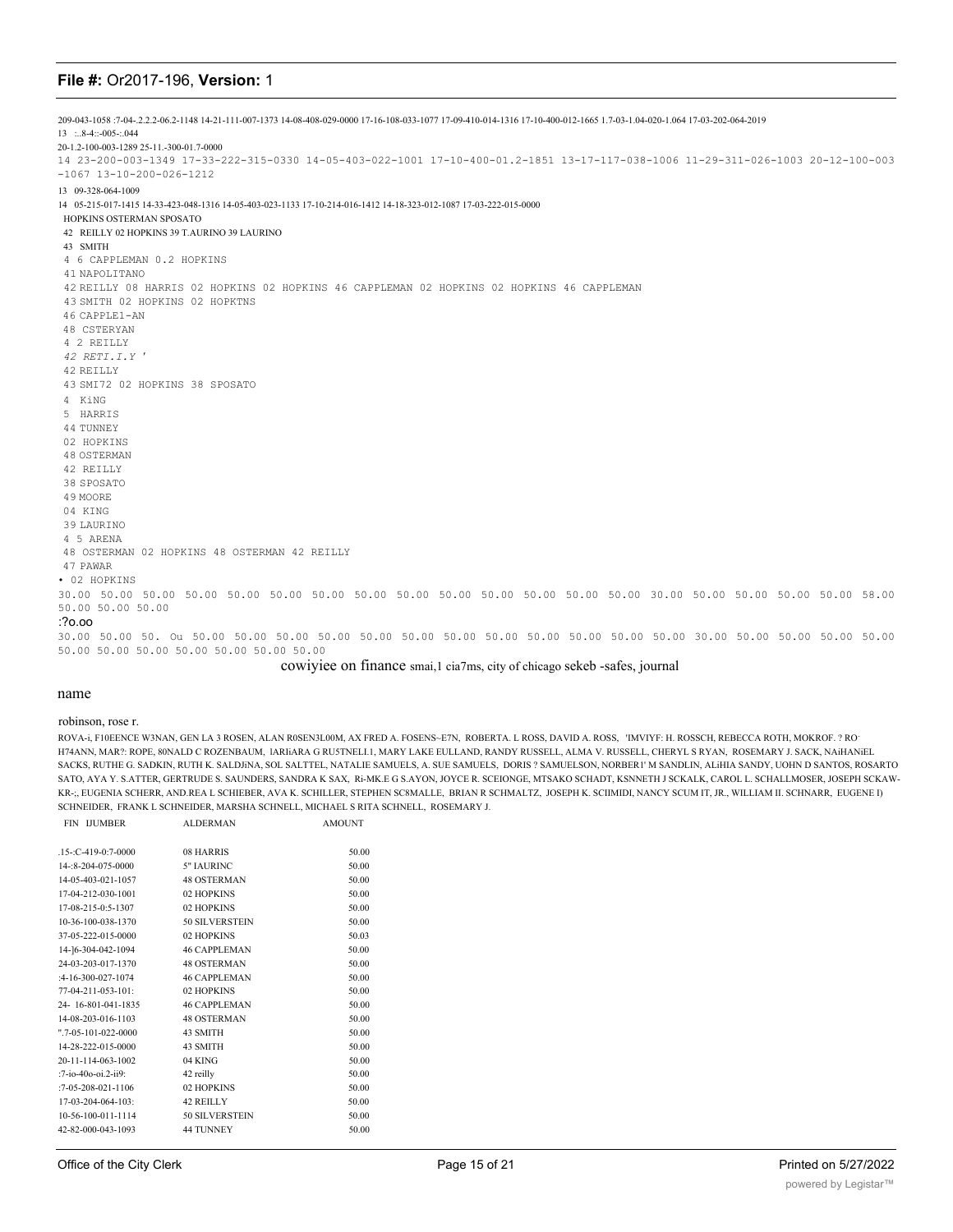| 15-411-027-1072<br>13     | 39 IAURINO          | 50.00   |
|---------------------------|---------------------|---------|
| 16-301-04'-18.77<br>14    | <b>46 CAPPLEMAN</b> | 50.00   |
| 17-04-413-07:-!025<br>14  | 02 HOPKINS          | 50.00   |
| 14<br>20-12-114-042-1005  | 05 HAIRSTON         | 50.00   |
| 14-05-211-021-107C<br>14  | <b>48 OSTERMAN</b>  | 50.00   |
| 25-11-300-020-CCOC        | 08 JARRIS           | 50.00   |
| 17-04-208-029-1008        | 02 HOPKINS          | 50.00   |
| 1.4-08-407-022-1051       | <b>48 OSTERMAN</b>  | 50.00   |
| 14-05-403-019-1103        | <b>48 OSTERMAN</b>  | 50.00   |
| 10 36-100-018-1036        | 50 STLVERSTETN      | 50.00   |
| 20-12-100-003-1406<br>10  | 04 KING             | 50.00   |
| 17-03-221-004-0000<br>10  | 02 HOPKINS          | 50.00   |
| 10<br>14-33-422-069-1020  | 42 REILLY           | 50.00   |
| 10<br>14-21-314-048-1226  | <b>44 TUNNEY</b>    | 50.00   |
| 17-09-410-014-1580<br>10  | 42 REILLY           | 50.00   |
| 17-03-203-009-1227<br>10  | 42 REILLY           | 50.00   |
| 10<br>14-33-422-068-1419  | 02 HOPKINS          | 50.00   |
| 17-03-222-023-1350<br>10  | 0.2 HOPKINS         | 50.00   |
| 11<br>30-3.22-033-1020    | 49 MCORi:           | 50.00   |
| 17-10-202-083-1027<br>11  | 42 REILLY           | 50.00   |
| 11<br>17-03-226-065-1053  | 02 HOPKINS          | 50.00   |
| 14-08-205-017-1435<br>11  | <b>48 OSTERMAN</b>  | 50.00   |
| 11<br>17-10-208-014-1121  | 42 REILLY           | 50.00   |
| 14-16-301-041-1569<br>11  | <b>46 CAPPLEMAN</b> | 50.00   |
| 14-16-304-039-1113<br>11  | <b>46 CAPPLEMAN</b> | 50.00   |
| 24-100-111-1018<br>12     | 38 SPOSATO          | 50.00   |
| 14-21-314-048-5049<br>12  | <b>44 TUNNEY</b>    | 50.00   |
| .14-16-304-039-1196<br>12 | <b>46 CAPPLEMAN</b> | 50.00   |
| 12<br>14-16-304-039-1037  | <b>46 CAPPLEMAN</b> | 50.00   |
| 12<br>14-28-200-004-1131  | <b>44 TUNNEY</b>    | 50.00   |
|                           |                     | $\cdot$ |

committee on finance small claims, city of chicago sevies rebate journal

PIN NJM3ER

schoniwise, soger h schseyer, alice sctji.te, ra:, ph j schu1..7z, beverly m schul7z, karl schusi, judith ann

SGIWASTZ, AUBSEY SCI"vAS", EDWARD H. SCHWRTZ, ROBERT E. SCTACCA, FLORENCE SCOTT, PHYTLLIS B SEAMAN, PAMELA SEFAFIKAS, ADEL SERAPH :M, RITA M, SEVCIK, JANET H SEWELL, M7ARGARET C. SHABEiMAN, MONA D SHAMO, ROBERT SHAPERO, RONALD SHAPiRO, OTY SHAREMAN, ROEERT J SHAYNE, DAVID SHEE2Y, HARRY L. SHER, JUDITH SHOiTiS, ROBERT SHORE, JACK SHROFF, YIPIN R. SHUGHROU, PATRICIA STBAL CASMELiNO L SICHAU, MARTHA SIDNEY, DOSTS J STEGEL, GERTRUDE SIKORSKY, i»RiS J. SILVERMAN], a.iFFORD A S1LVESS, RELLA SIMON, ARTHUR 3 SIMONS, HELEN P.

sizcosiC, nelly

SKEES, FREDERICK M. SKCXAN, WESLEV G SKCWRQNSKi, I30NNA SKUPIEN, EILEEN S1.ADEK, JULIE SLANE, Mi LDRED F 31AVIN, MAUREEN M SMABANDESCU, MIHAI. SMELSEB, MARY SMTETANA, ROBERT A SMITH, DOLORES J. SMITH, MARILYN R. SMITH, VALERIE

14-33-4:3-048-1180 14-38-383-015-0000 30-33-408-062-1033 17-10-211-021-1008 17-03-202-063-0000 14-06-224-027-0000 17-03-227-018 -1066 17-03-226-065-1246 14-28-200-004-1.125

8 36-108-059-1004 20-12-100-003-1545 14-08-203-003-0000 17-09-430-014-3271 17-05-225-078-7 015 14-17-119-033-0000 20-34-413- 0.24-0000 17-03-214-014-1078 14-08-203-017-1594 17-03-322-023-1336 17-04-441-0.24-1006 1J-03-106-027-2042 17-10-318-033-1314 17- 16-103-033-1179 17-03-202-063-1031 17-23-322-013-0000 17-03-226-065-1067 14-05-215-015-1089 17-04-707-036-1776 14-03-4 07-0.2.2- 104 4

9 36-419-106-1019 14-17-407-053-1074 10-36-117-015-1062

9-36-419-106-1017 17-10-313-031-1085 14-16-301-041-1765 17-03-1.03-016-1033 14-05-211-016-1096 17-09-131-008-1061 14-03-403-022 -1056 17-10-202-062-1095

12 11-119-023-1043

13 08-513-018-1009

14 21-307-047-1156 14-08-203-015-1376 17-10-137-037-1492 14-21-101-034-1282 14-21-106-017-0000

13 17-107-209-1009 17-03-200-063-1057 17-04-424-051-1403

14 16-304-039-1126

02 HOPKINS

- 43 SMITH
- 41 NAPOLITA-IO
- 02 HOPKINS 40 O'CONNOR
- 0.7 HOPKINS 44 TUNNEY 41 NAPOLITANO 04 KING 48 OSTERMAN 42 REILLY 42 RE:ELY 47 PAWAR 06 SAWYER 02 HOPKINS 48 0S7ESMAN 02 HOPKINS 02 HOPKINS 43 SMITH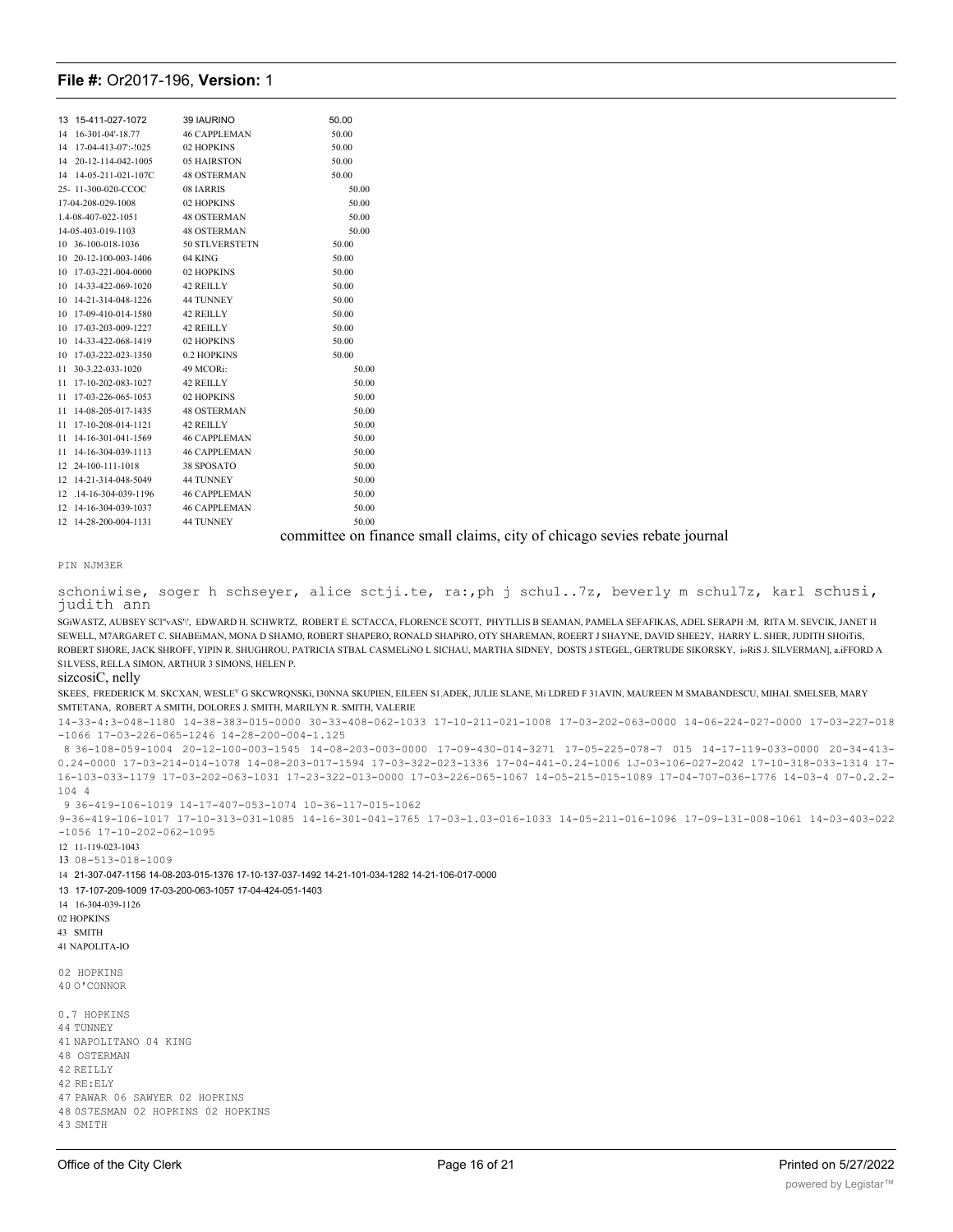42 REILLY 42 REILLY

42 REILLY

43 SMITH 02 HOPKINS 43 OSTERMAN 02 HOPKINS 48 OSTERMAN 41 NAPOLITANO 46 CAPPLEMAN 50 SILVESSTEIN 41 NAPOI.TTANO

42 REILLY **46 CAPPLEMAN** 

43 SMITH

43 OSTERMAN

42 REILLY 45 OSTERMAN

42 REILLY

41 NATOL TTANO

45 ARENA

44 TUNNEY 48 OSTERMAN

42 REILLY

46 CAPPLEMAN

46 CAPPLEMAN

38 SPOSATO

02 HOPKINS

02 HOL'KINS

46 CAPPLEMAN

50.00 50.00 50.00 50.00 50.00 50.00 50.00 50.00 50.00 50.00 50.00 50.00 50.00 50.00 50.00 50.00 50.00 50.00 50.00 50.00 50.00 50.00 50.00 50.00 50.00 50.00 50.00 50.00 50.00 50.00 50.00 50.00 50.00 50.00 50.00 50.00 50.00 5 50.00 50.00 50.00 50.00 50.00 50.00 50.00 50.00 50.00 50.00 50.00 50.00 50.00 50.00 50.00 50.00 50.00 50.00 50.00 50.00 50.00

**COMMITTEE CM EINANCS** 

small claims, city or Chicago sewer rebate journal

#### PIN NUM3ER

SW.11 <http://SW.11>:, VIRGINIA SMUTKY, .AR1ENE A S03EL, SHARYN L SOLTYS, Ri CHARD S. SOTONAK, ARL-TJE SPATORO, MARK SPIRCPOULOS, MICHAEL spunt, l:nda L. SPURLIMG, DARWIN STACK, DORIS STADNi'K, MAR7A K stagg, cam111.e j stanioci:, ; ris stanklewicz, barbara stanley, lois s stanzel, daniel r STAS IV, DANiilA STAUDEP., DENISE M STAUNTON, MARY ST.AWARZ, W.ALTER JR STEEANCIC, MICHAEL E STEIDER, RAQUEL STEIN, EDW.ARD B. STEINBERG, CARYL STEINBERG, EIAJNE STM4DER, WALTER W STERLING, RENITA  $S'$ !t:rn, ina ;; S'!'i EE, EDDIE JR sttllman, stephen j sttnson, ;rma j. stinson, phyllis 1 stock, jerry stodolsky, susan stone, lynda wapi-stone, marion strecner, joanne m streeter, sally b. stricklin, doris a. strimling, shellie strobe, walter styer, bryan 2jbkowsky, hijlall'th sue;;, wanw, c:es:ak SULK<sup>Y</sup>MAN, SAEA SULLIVAN, LLCY SUMMERS, A: AN SUNDIN, ELAINE R SUPESETKE, ELAINE C. SUTER, LILLIAN SUZUKI, RUTH 17-10-401-005-1.336 1.4-05-215-015-1110 V7-04-"50-043-1055 15-15-409-053-1047 34-23-207-004-1447 17-04-217-093-0000 13 10-200-026-1225 24-23-207-004-1537 17-04-207-037-1.291 14 28-207-004-1419 1.2-11-104-033-1010 13 18-409-069-1296 14 21-307-047-1092 13 18-410-034-1007 14 13-323-012-1055 14-0e-.203-001-0000 13 18-409-069-1119 17-10-200-065-1250 14-03-0304-039-1135 14-16-304-042-1109 17-03-114-003-1054 1.7-03-202-063-1040 17-03-226-065-1022 17-03-202-063-1035 17-03-204-064-1055 17-03-204-064-1055 17-03-201-067-1023 14-21.-314-048-1129 17-03-214-014-1138 20-34-413-024-0000 13 02-419-037-1002 20-12-100-003-1093 20-11-206-058-0000 17-03-204-064-1102 14 23-322-015-0000 17-10-202-063-1022 27-03-208-002-0000 10-36-120-003-4302 27-04-207-086-1031 20-34-413-024-0000 10-36-100-015-1155 24-25-322-038-1.012 24-05-215-017-1104 27-03-201-076-2065  $2302 - 300 - 008 - 1012$ 24 05-211-023-1180 14-05-303-008-0000 27-10-203-028-2127 14-05-215-01.7-141.4 17-05-201-066-1016 13-08-328-059-1001 12-18-409- $033 - 1011$ 42 RETLLY 43 OSTERMAN 02 HOPKINS 38 SPOSATO 44 TUNNEY 02 HOPKINS 39 LAURINO **44 TUNNEY** 02 HOPKINS 44 TUTINEY  $41$  In APOLITANO 38 SPOSATO 44 TUNNEY 3e SPOSATO 47 PAWAR **48 OSTERMAN** 38 SPOSATO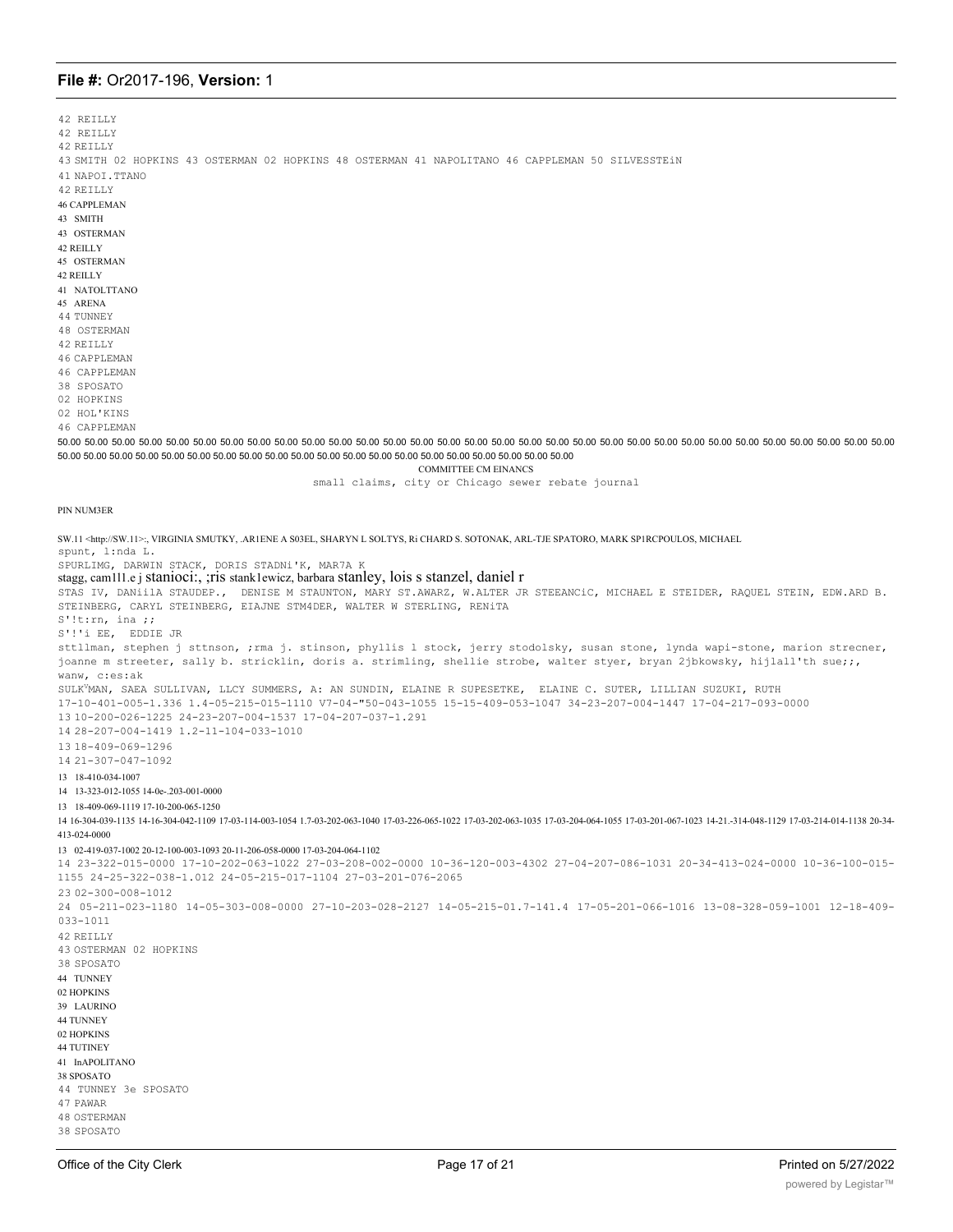02 HOPKINS 46 CAPPLEMAN 46 CAPPLEMAN 43 SMITH 42 REILLY 02 HOPKINS 42 REILLY 42 REILLY 02 HOPKINS 44 TUNNEY 02 HOPKINS 06 SAWYER 39 LAURINO 04 KING 04 KING 42 REILLY 43 SMITH 42 REILLY 02 HOPKINS 50 SILVERSTE.1N 02 HOPKINS 06 SAWYER 50 SILVERSTEIN 43 SMTTH 45 OSTERMAN 02 HOPKINS 39 LAURINO 48 OSTERMAN 48 OSIER'AN 42 REILLY 46 OSTERMAN 02 HOPKINS 45 ARENA 36 SPOSATO 50.00 50.00 50.00 50.00 50.00 50.00 50.00 50.00 50.00 50.00. 50.00 50.00 50.00 50.00 50.00 50.00 50.00 50.00 50.00 50.00 50.00 50.00 50.00 50.00 50.00 50.00 50.00 50.00 50.00 50.00 50.00 50.00 50.00 50.00 50.00 50.00 50.00 50.00 50.00 50.00 50.00 50.00 50.00 50.00 50.00 50.00 50.00 50.00 50.00 50.00 50.00

```
NAME
```
swa-ison, kc-m»: J. SWANSON, ?Hi\_,LiS swenson, mar:e swtstow1cz, james r SZEGI-:0, ELISABETH W TABERT, RONALD T. TADMBK, C-IORiA M. TAET, MP&a A. tardy, eileen tatone, anita taylor, darlsne a taylor, donna 3iknis ternes, mary l tew, eileen l. therrlault, marcaret j. thomas, carole j thomas, opal b. thomas, paul a thompson, rosa timberiake, barbara timmerman, carole e. ttnerel' a, margie h. tocjs, nora j. todd, michael l. topqaz, gustav tortorello, peter tovin, jack d. treiber, walter g. tresley, richard tresser, merle trilling, caren turoff, michae! r. ueda, fjji uram, donald urbahns, marsha b uyeda, kimi valdez, robert valentine, john f. van gerpen, tavonne j. van s'traaton, natalie VAN WEPMESXETtfEN, WILLIAM VANDERHOOK, LOUIS VANGEISON, MAR:' JUDITH VANPELT, STEVEN A. VARNER, CATHERINE VEEDER, W1LLLAM R. VEGA, ELEANOR VEPTXJS, CHP.2STOS VERNER, THOMAS H VTLLA-ICNACTO, ZENATDA VITALE, DONAJEAN D

COMMITTEE ON FINANCE 20 SMALL CLAIMS, CITY OF CHICAGO SEWER REBATE JOURNAL

|              | PIN NUMBER                     | <b>ALDERMAN</b>     | <b>AMOUNT</b> |
|--------------|--------------------------------|---------------------|---------------|
|              | L <sub>2</sub> -U-I04-033-I00: | 41 KAPOLIT5ANO      | 50.00         |
|              | $-4-16-323-012-1038$           | 42 PAWAR            | 50.00         |
|              | 27-03-214-014-11U              | 02 HOPKTNS          | 50.00         |
|              | 17-16-419-007-1102             | 02 HOPKINS          | 50.00         |
|              | 14-05-403-021-1219             | <b>48 OSTERMAN</b>  | 50.00         |
| 12           | 14-101-053-1017                | 38 STOSATO          | 50.00         |
| 12           | 27-02-108-016-1047             | 43 SMITH            | 30.00         |
| 12           | $:7-04-216-064-1328$           | 02 HOPKINS          | 30.00         |
| $12^{\circ}$ | $'$ .4-33-206-032-1008         | 43 SMITH            | 50.00         |
| 13           | 03-403-:36-0000                | <b>39 LAURINO</b>   | 50.00         |
| 13           | 17-03-201-069-1058             | 02 HOPKINS          | 50.00         |
| 14           | 21-101-034-1 123               | <b>46 CAPPLEMAN</b> | 50.00         |
| 14           | 14-18-323-012-1092             | 47 PAWAR            | 50.00         |
| 14           | 17-04-207-087-1392             | 02 HOPKINS          | 50.00         |
|              | 9-36-425-052-1027              | 4'. NAFOL1 i'ANO    | 50.00'        |
|              | $:4-13-232-0:2-101!$           | 47 PAWAR            | 50.00         |
| 13           | 09-326-061-1003                | 45 ARENA            | 50.00         |
| 14           | 05-403-025-1055                | <b>48 OSTERMAN</b>  | 50.00         |
| 14           | 20-34-413-024-0000             | 06 SAWYER           | 50.00         |
| 14           | 17-10-208-014-1043             | 42 REILLY           | 50.00         |
| 14           | 17-03-2.27-024-1 193           | 02 HOPKINS          | 50.00         |
| 14           | 17-03-215-013-1472             | 0.2 HOPKINS         | 50.00         |
| 14           | 17-04-412-028-1220             | 02 HOPKINS          | 50.00         |
| 14           | 14-33-206-028-1177             | 43 SMITH            | 30.00         |
|              |                                |                     |               |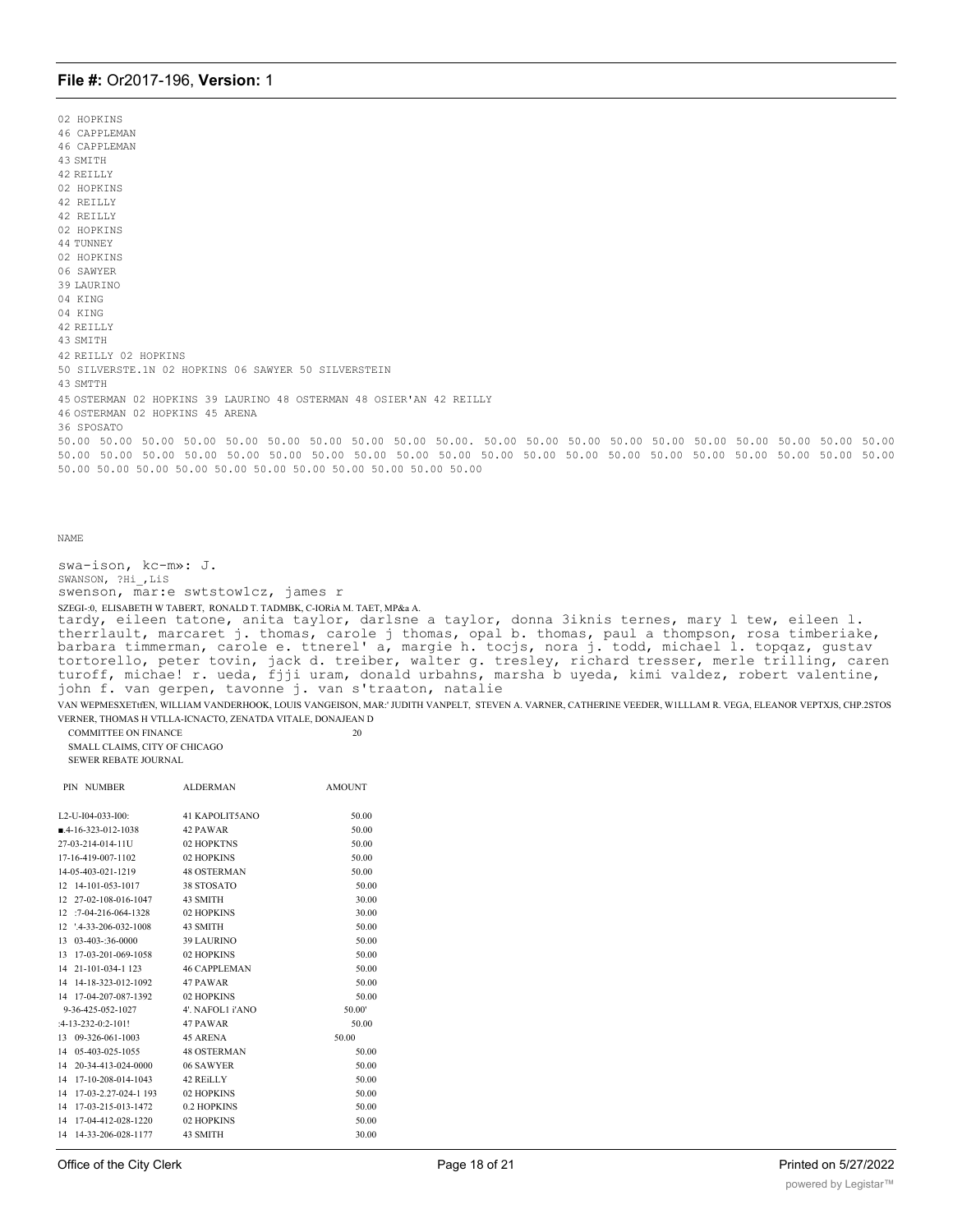| 14 | 1.4-05-403-021-1085             | <b>48 OSTERMAN</b>  | 50.00             |
|----|---------------------------------|---------------------|-------------------|
| 14 | 17-03-106-027-1072              | 43 SMITH            | 50.00             |
| 14 | 14-23-201-014-1002              | <b>44 TUNNEY</b>    | 50.00             |
| 14 | 17-03-201-076-1077              | 02 HOPKINS          | 50.00             |
| 14 | 17-03-106-037-1007              | 43 SMITH            | $^{\prime}:50.00$ |
| 14 | 14-33-325-071-1032              | 43 SMITH            | 50.00             |
| 14 | 11-32-304-030-1004              | 49 MOORE            | 50.00             |
| 14 | 17-03-205-021-1030              | 02 HOFKINS          | 50.00             |
| 14 | $17 - C3 - 2!4 - 0:3 - 0.031$   | 02 HOPK2NS          | 50.00             |
| 14 | 17-10-203-017-1105              | 42 REILLY           | 30.00             |
| 14 | 17-03-202-063-1149              | 42 REILLY           | 50.00             |
| 14 | 14-18-323-012-1018              | 47 PAWAR            | 50.00             |
| 14 | 14-21-110-070-1657 46 CAPPLEMAN |                     | 50.00             |
| 14 | 17-03-103-0:6-1074 43 SMITH     |                     | 50.00             |
| 14 | 11-30-322-058-1035              | 49 MOORE            | 50.00             |
| 14 | $:7-05-222-0:5-0000$            | 02 HOPKINS          | 53.00             |
| 14 | 14-16-302-030-1355              | <b>46 CAPPLEMAN</b> | 53.00             |
| 13 | 17-107-194-1019                 | 38 SPOSATO          | 50.80             |
| 13 | 40-84-070-226-1124              | <b>48 OSTERMAN</b>  | 50.00             |
| 14 | 08-203-001-0000                 | <b>48 OSTERMAN</b>  | 50.00             |
| 14 | 25-11-300-036-0000              | 08 HARRIS           | $50.00 -$         |
| 14 | 20-13-103-011-0000              | 05 IAIRSTON         | 50.00.            |
| 14 | 14-18-323-012-1026              | 47 PAWAR            | 50.00             |
| 14 | :4-23-3i4-048-1062              | 44 TUNNEY           | 50.00             |
| 14 | :7-10-1.2.2-025-1193 42 REILLY  |                     | 50.00             |
| 14 | 14-05-215-017-1443 48 OSTERMAN  |                     | 50.00             |
| 14 | 14-05-407-015-1073 4e OSTERMAN  |                     | 50.00             |
|    |                                 |                     |                   |

COMMITTEE ON FINANCE SMALL Ci.Ai.MS  $<$ http://Ci.Ai.MS>, CITY OF CHICAGO SEWER REBATE JOURNAL

#### **NAME**

VOCINO, GIOVANNA VOGEL, CLAUDE F. VON TTLLTNG-LEWIN, MARIA \ONDRUSKA <file:///ONDRUSKA>, THEODORA VCNRsIKIN, JOHN R VOUTES, THOMAS G. VOYTISaNAS, LIONTINA WAGNER, MIRIAM WALDER, JUDITH WALKER, HOWARD WALKER, J7MMIS J WALSH, MARGARET M WALSH, THOMAS E WALTZ, ELIZABETH R. WANG, SHARON ? WANKS, BARBARA M. WARD, COLLETTE C. KASSriRMAN, RDCHELLL L. WATSON, JAMES L. WATTS, CHARLES M WEBER, SAMUEL WEBSTER, DOROTHY M WEDENOJA, L!.NDA A WEHOFER, R03ERT J. WEINBERG, MURIEL K. WEJNSTSIN, JOAN S. WETNTRAUB, JOSEFH 3. WEISS, >KRCC F. WEISS, RITA WEITZ, BARRY WEXLER, CAROLS WHEELER, MARY BETE WHEELER, SANDRA A WHERRY, HELEN R. WHITE, JAMES R. WILCHHR, CGDEN M WILCOX, BARBARA i. WILCOX, HARVEY L VCLCOX, PAMELA WILHELM, SUSAN WILLIAM;;, JEAN R WILLIAMS, JESSTE WILSON, LESLIE R WILSON, ROBERT A WILSON, SARAH WINDT, STUART H WINTCK, ALFRED Z WINOLRAD, HENRY WINTERS, FLORENCE C WISEIMAN, SHEILA W.LTK1N, GERTRUDE PIN NUMBER ALDERMAN AMOUNT

|    | 17-03-234-016-1010      | 02 HOPKINS          | 50.00 |
|----|-------------------------|---------------------|-------|
|    | 17-03-200-063-2039      | 02 HOPKINS          | 50.00 |
|    | 14-05-2". "i-023-1227   | <b>45 OSTERMAN</b>  | 50.00 |
| 13 | 31-118-039-1010         | 29 TALIAFERRO       | 50.00 |
| 14 | 08-301-043-1002         | 43 SMITH            | 50.00 |
| 14 | 14-28-103-055-1097      | <b>44 TUNNEY</b>    | 50.00 |
| 14 | ll-29-3':9-018-1C13     | 49 MOORE            | 50.00 |
| 14 | 14-28-206-005-1347      | <b>44 TUNNEY</b>    | 50.00 |
| 14 | 17-03-221-003-0000      | 02 HOPKINS          | 50.00 |
| 14 | 17-03-304-064-1033      | 42 REILLY           | 50.00 |
| 14 | 17-05-107-019-1101      | 43 SMITH            | 50.00 |
| 14 | $"$ : 7-03-307-068-1168 | 42 REILLY           | 50.00 |
| 14 | 14-16-304-039-1122      | <b>46 CAPPLEMAN</b> | 50.00 |
| 14 | 20-14-310-005-0000      | 051-AiRSYON         | 50.00 |
| 14 | 17-09-410-014-1781      | 42 REILLY           | 50.00 |
| 14 | 14-28-201-015-1139      | <b>44 TUNNEY</b>    | 50.00 |
| 14 | 20-54-413-024-0000      | 06 SAWYER           | 50.00 |
| 14 | 27-03-337-01.8-1082     | <b>42 RETT III</b>  | 50.00 |
| 14 | 14-21-307-048-1018      | <b>44 TUNNEY</b>    | 50.00 |
| 14 | 17-03-101-027-1061      | 43 SMITH            | 50.00 |
| 14 | 17-03-110-011-1027      | 43 SMITH            | 50.00 |
| 14 | 24-05-305-036-1007      | <b>48 OSTERMAN</b>  | 50.00 |
| 14 | 14-55-400-042-1022      | 43 SMITH            | 50.00 |
| 14 | 14-28-200-004-1123      | <b>44 TUNNEY</b>    | 50.00 |
| 14 | 14-16-304-039-1161      | <b>46 CAPPLEMAN</b> | 50.00 |
| 14 | 17-05-208-021-1011      | 02 HOPKINS          | 50.00 |
| 14 | 17-15-304-052-1009      | 02 HOPKINS          | 50.00 |
| 14 | 24-2--322-015-0000      | 43 SMITH            | 50.00 |
| 14 | 17-15-101-026-1112      | 42 RETLIO'          | 50.00 |
| 14 | 14-05-407-015-1 10.2    | <b>48 OSTERMAN</b>  | 50.00 |
| 14 | 17-05-222-023-1106      | 02 HOPKINS          | 50.00 |
| 14 | 27-04-207-086-1350      | 02 HOPKTNS          | 50.00 |
| 14 | 1.7-20-401-305-1 676    | 42 REILLY           | 50.00 |
| 14 | 17-03-104-020-1059      | 43 SMITH            | 50.00 |
| 14 | 17-10-401-005-1393      | 42 REILLY           | 50.00 |
|    |                         |                     |       |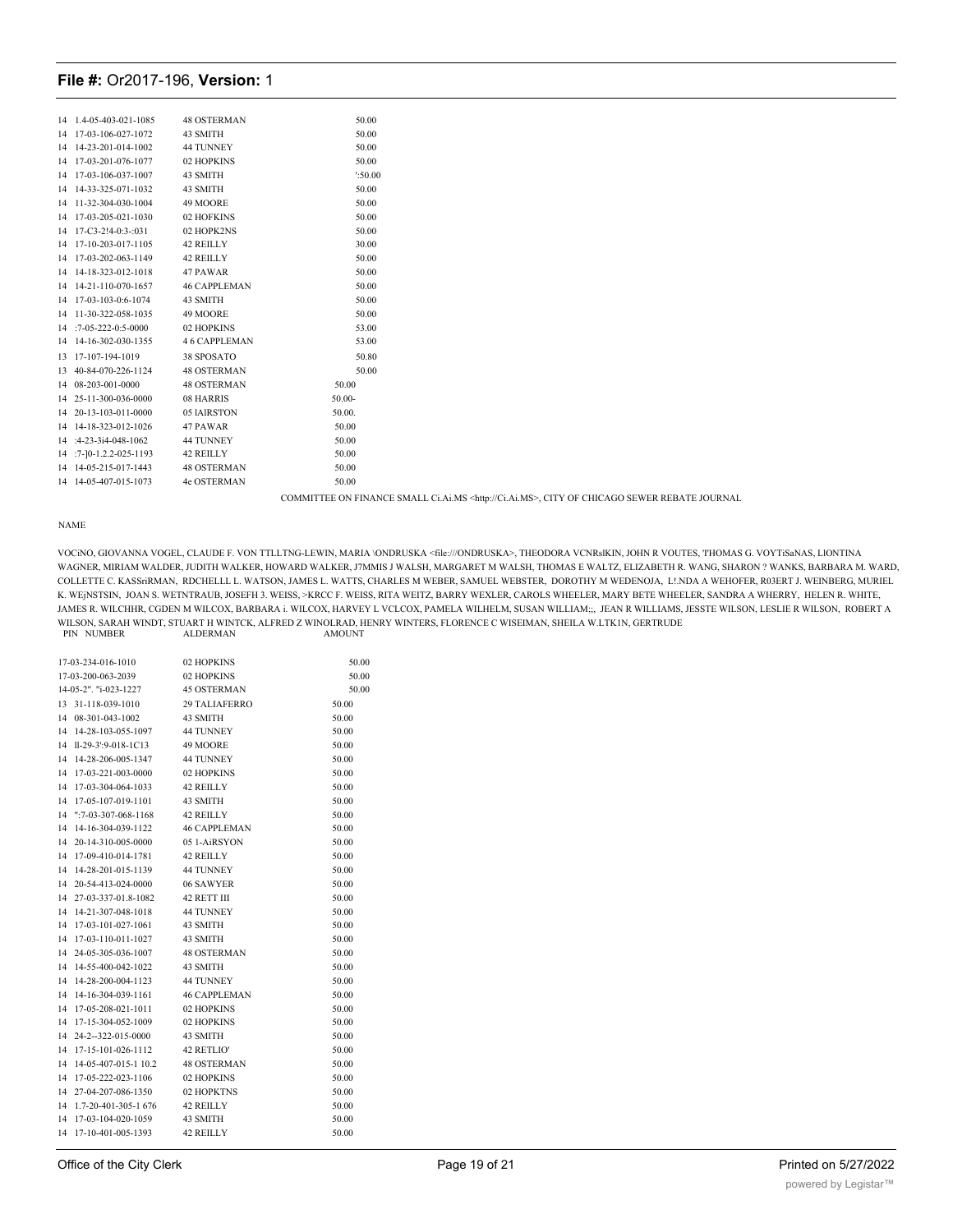|    | 14 20-12-100-003-1248 | 04 KING     | 50.00 |
|----|-----------------------|-------------|-------|
|    | 14 27-16-425-002-1042 | 02 HOPKTNS  | 50.00 |
| 14 | 17-13-504-052-1256    | 02 HOPKINS  | 50.00 |
| 14 | 14-07-102-004-1013    | 40 O'CONNOR | 50.00 |
| 14 | 17-04-707-087-1097    | 02 HOPKINS  | 50.00 |
| 14 | 17-16-474-005-1052    | 04 KING     | 50.00 |
|    | 14 20-34-413-024-0000 | 06 SAWYER   | 50.00 |
| 14 | 17-05-228-024-1009    | 02 HOPKINS  | 50.00 |
|    | 14 27-03-107-019-1033 | 43 SMI III  | 50.00 |
|    | 14 20-14-223-032-0000 | 05 HAIRSTON | 50.00 |
| 14 | 17-03-109-033-1068    | 43 SMITH    | 50.00 |
| 14 | 17-03-317-015-1160    | 42 REILLY   | 50.00 |
| 14 | 17-04-222-062-2289    | 02 HOPKINS  | 50.00 |
| 14 | 17-10-177-022-1392    | 42 REILLY   | 50.00 |
| 14 | 17-05-214-014-1088    | 02 HOPKINS  | 50.00 |
|    | 14 17-08-208-015-0000 | 02 HOPKINS  | 50.00 |

cc>«itt~s on finance small ciajjms, city of chicago sewer rebate journal

AMOUNT

woklfai-:ri, margarste wojnarowski, irene t. wolfe, lance wolff, noah wolin, leon woLosHIN,  $:$ , :n:;a

WROBLEWSKT, JANINA WYATT, ROSE MARIE YACHER, BARBIE M YAFFE, M VALERIE YAMAMOTO, CAROL N YANG, I3JSHENG YOSHIIIURA, R'ONO M. YOUNG, CARvX. i> YOUNG, DEI CIS G YOUNG, EPANKLTN YOVETICH, DONALD ZuAMMALITA, ijOBBTE J. ZE&ADUA, ANA M ZE3RAK, MILDRED ZEREBINY, ELR1S ZEVIN, ESTHER N. ZICKUS, MARY A ZIEMANN, WILLIAM ZIMMERMAN, MARYLOU ZUBA, TED E.

 $12 -$ I1-121-033-10C7  $14 - 21 - 131 - 035 - 1101$  $14 - 05 - 215 - 015 - 1122$  $10 36 - 100 - 011 - 1011$ 17-03-100-013-1025  $14 - 23 - 200 - 003 - 1088$  $22 - 11 - 118 - 023 - 1034$  $20 - 12 - 103 - 039 - 1056$  $14 - 21 - 301 - 002 - 0000$ 17-03-214-014-1185  $14 - 32 - 426 - 068 - 1009$  $17 - 29 - 327 - 037 - 1000$ 13 03-300-003-3021 14 03-303-036-1004 14-21-I01-034-1580 17-10-223-033-1.616 11-32-404-019-1005 17-10-318-058-1249 n-10-133-037-1119 14-78-207-004-1193 33-12-113-058-0000 74-03-513-017-1296 14-16-301-041-1695 17-04-215-072-1036 14-21-110-020-1268 13-17-107-209-1003 41 NAPOLITANO 46 CAPPLEMAN 48 OSTERMAN 50 STLVERSTEIN 43 SMTTH 44 TUNNEY 41 I'APOLITANO 05 HAIRSTON 4 6 CAPPLEMAN 02 HOPKINS 4 3 SMITH 11 THOMPSON 39 IAURINO 46 OSTERMAN 4 6 CAPPLEMAN 42 REILLY 49 MOORE 42 REILLY 42 RETI..I..Y **44 TUNNEY** 41 NAPOLITANO 48 OSTERMAN 46 CAPPLQ-1AN 07 HOPKINS 46 CAPPLEMAN 28 SIOSATO 50.00 50.00 50.00 50.00 58.00 50.00 50.00 50.00 50.00 50.00 50.00 50.00 50.00 50.00 50.00 50.00 50.00 50.00 50.00 50.00 50.00 53.00 50.00 50.00 50.00 50.00 50.00 50.00

\* TOTAL AMOUNT

Chicago,  $\leq f/1$ ? ,201

# To the President and Members of the City Council: